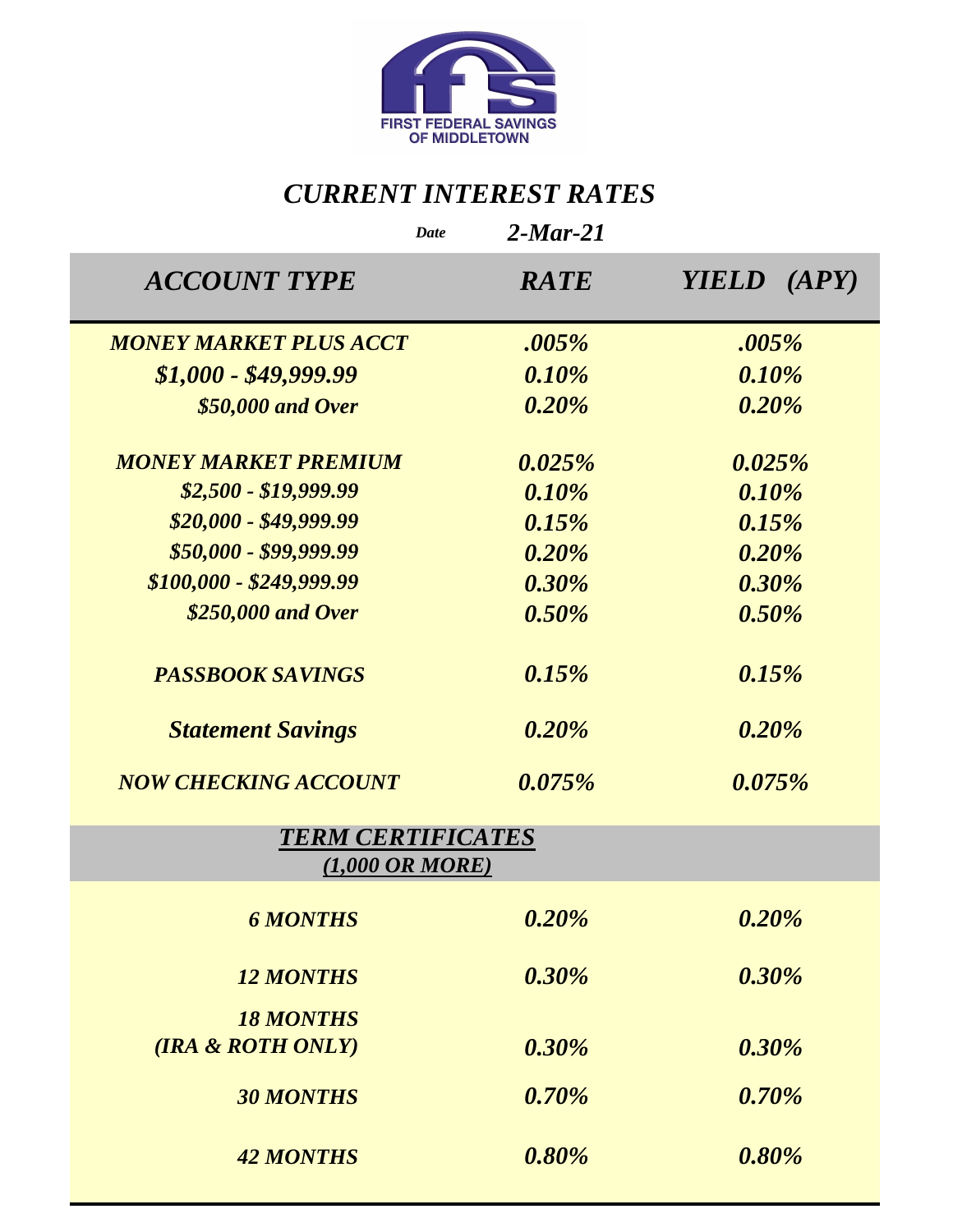



**Your Deposit Account**

- **Terms and Conditions**
- **Electronic Transfers**
- **Funds Availability**
- **Truth in Savings**

**22 James Street Middletown, NY 10940 (845) 343-1401 www.ffsmid.com 24 Hour Telephone Banking # 1-866-695-4402 (Toll Free)**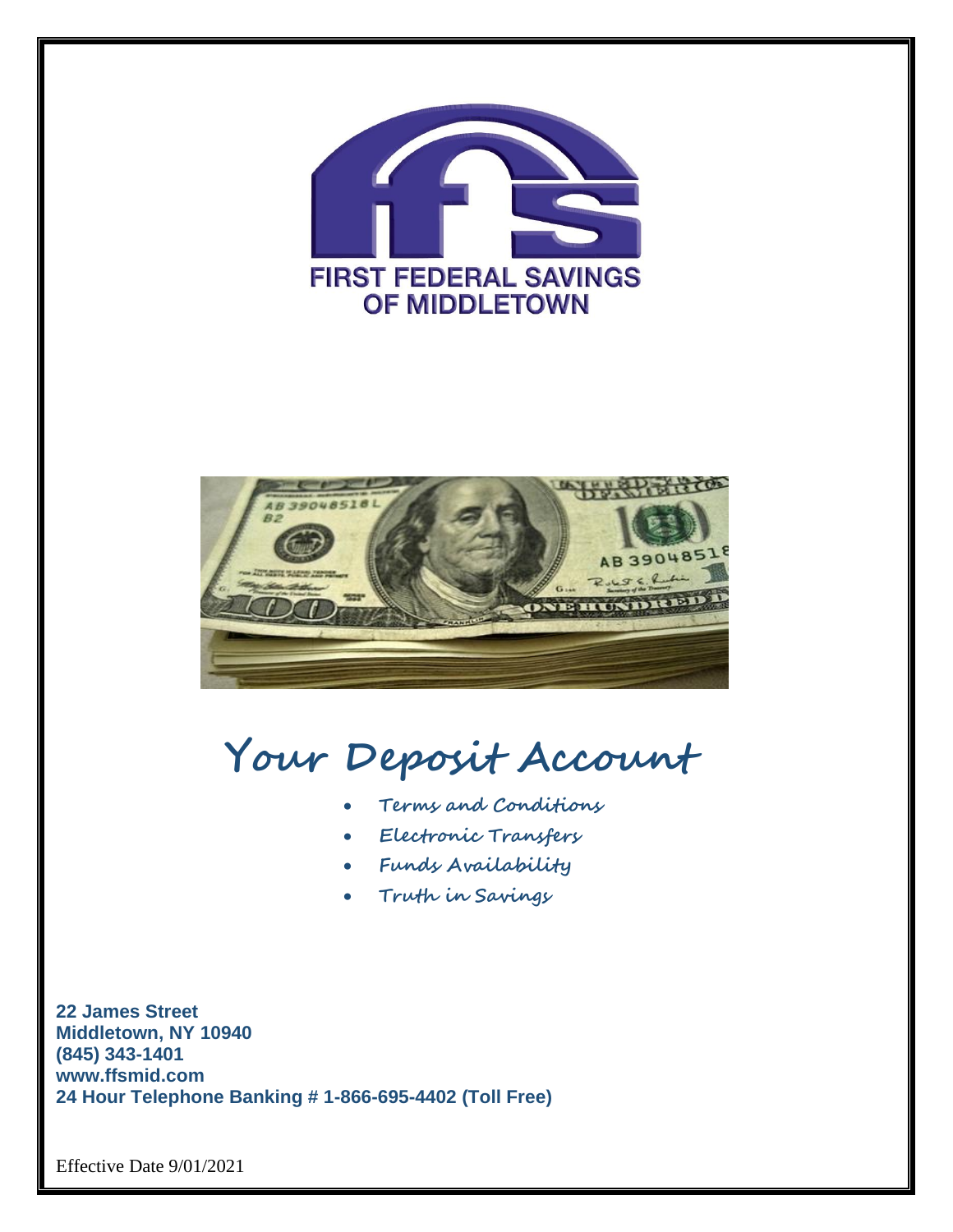## **FIRST FEDERAL SAVINGS OF MIDDLETOWN TERMS AND CONDITIONS OF YOUR ACCOUNT**

## *IMPORTANT INFORMATION ABOUT PROCEDURES FOR OPENING A NEW ACCOUNT*

To help the government fight the funding of terrorism and money laundering activities, Federal law requires all financial institutions to obtain, verify, and record information that identifies each person who opens an account.

*What this means for you:* When you open an account, we will ask for your name, street address, date of birth (for individuals), and other information that will allow us to positively identify you. We may also ask to see your driver's license (for individuals) or other identifying documents.

**AGREEMENT** - This document, along with any other documents we give you pertaining to your account(s), is a contract that establishes rules which control your account(s) with us. Please read this carefully. If you sign the signature card, or open, or continue to have your account with us, you agree to these rules. You will receive a separate schedule of rates, qualifying balances, and fees if they are not included in this package. If you have any questions, please feel free to call us during business hours at (845) 343-1401.

This agreement is subject to applicable federal laws and the laws of the state of New York (except to the extent that this agreement can and does vary such rules or laws). The body of state and federal law that governs our relationship with you, however, is too large and complex to be reproduced here. The purpose of this document is to:

- (1) summarize some laws that apply to common transactions;
- (2) establish rules to cover transactions or events which the law does not regulate;<br>(3) establish rules for certain transactions or events which the law regulates but per
- establish rules for certain transactions or events which the law regulates but permits variation by agreement; and
- (4) Give you disclosures regarding some of our policies to which you may be entitled or in which you may be interested.

If any provision of this document is found to be unenforceable according to its terms, all remaining provisions will continue in full force and effect. We may permit some variations from our standard agreement, but we must agree to any variation in writing either on the signature card for your account or in some other document.

As used in this document the words "we," "our," and "us" mean the financial institution and the words "you" and "your" mean the account holder(s) and anyone else with the authority to deposit, withdraw, or exercise control over the funds in the account. The headings in this document are for convenience or reference only and will not govern the interpretation of the provisions. Unless it would be inconsistent to do so, words and phrases used in this document should be construed so the singular includes the plural and the plural includes the singular.

**LIABILITY** - You agree, for yourself (and the person or entity you represent if you sign as a representative of another) to the terms of this account and the schedule of charges. You authorize us to deduct these charges directly from the account balance as accrued. You will pay any additional reasonable charges for services you request which are not covered by this agreement.

Each of you also agrees to be jointly and severally (individually) liable for any account shortage resulting from charges or overdrafts, whether caused by you or another with access to this account. This liability is due immediately, and can be deducted directly from the account balance whenever sufficient funds are available. You have no right to defer payment of this liability, and you are liable regardless of whether you signed the item or benefited from the charge or overdraft. This includes liability for our costs to collect the deficit including, to the extent permitted by law, our reasonable attorneys' fees.

**DEPOSITS** - We will give only provisional credit until collection is final for any items, other than cash, we accept for deposit (including items drawn "on us"). Actual credit for deposits of, or payable in, foreign currency will be at the exchange rate in effect on final collection in U.S. dollars. We are not responsible for transactions by mail or outside depository until we actually record them. We will treat and record all transactions received after our "daily cutoff time" on a business day we are open, or received on a day we are not open for business, as if initiated on the next following business day that we are open.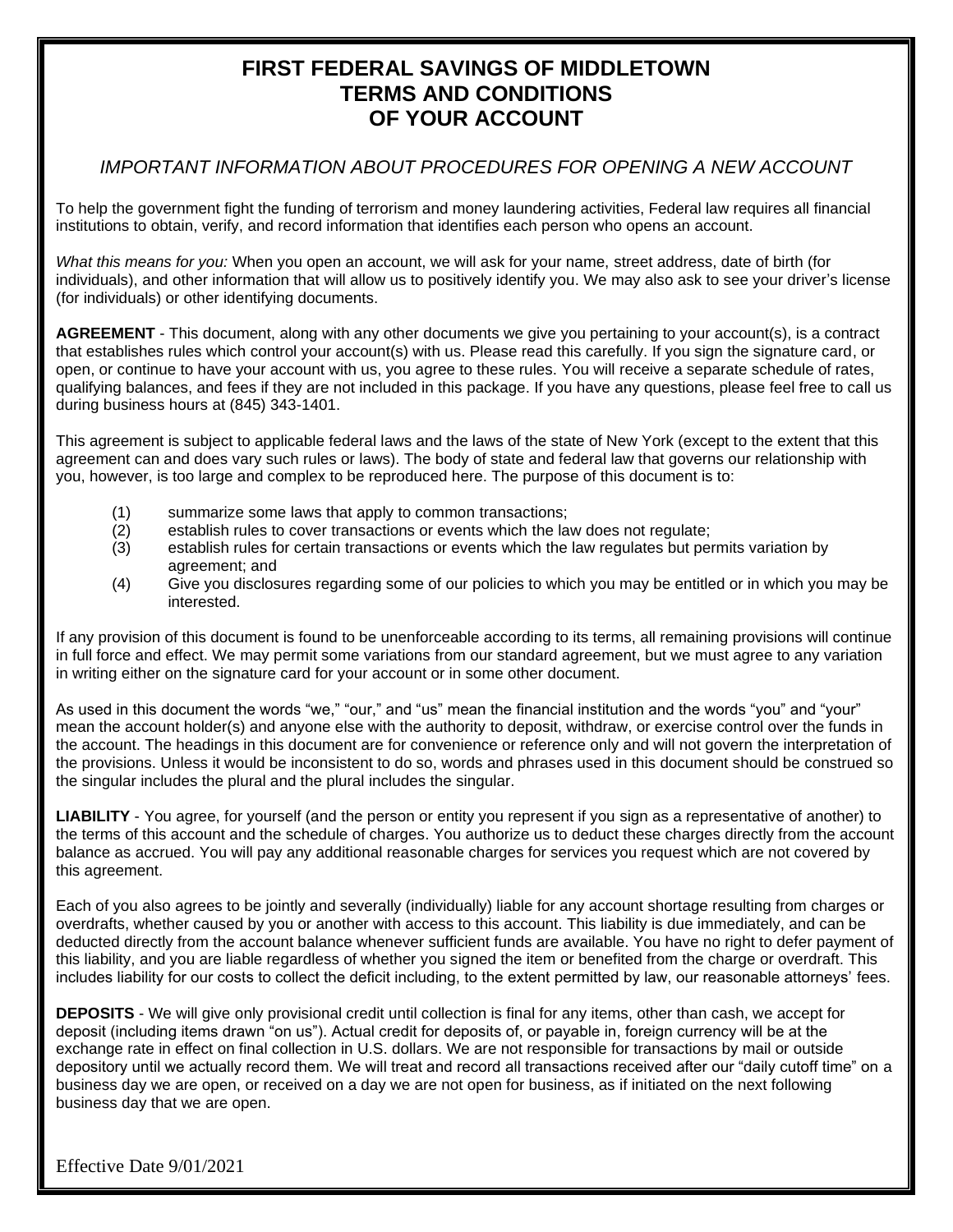**WITHDRAWALS** - Unless clearly indicated otherwise on the account records, any of you, acting alone, who signs in the space designated for signatures on the signature card may withdraw or transfer all or any part of the account balance at any time. Each of you (until we receive written notice to the contrary) authorizes each other person signing the signature card to indorse any item payable to you or your order for deposit to this account or any other transaction with us. We may charge your account for a check even though payment was made before the date of the check, unless we have received written notice of the postdating in time to have a reasonable opportunity to act. We may refuse any withdrawal or transfer request which you attempt on forms not approved by us, by any method we do not specifically permit, which is greater in number than the frequency permitted, or which is for an amount greater or less than any withdrawal limitations. Even if we honor a nonconforming request, we may treat continued abuse of the stated limitations (if any) as your act of closing the account. We will use the date the transaction is completed by us (as opposed to the date you initiate it) to apply the frequency limitations. The fact that we may honor withdrawal requests that overdraw the available account balance does not obligate us to do so later. See the funds availability policy disclosure for information about when you can withdraw funds you deposit. For those accounts for which our funds availability policy disclosure does not apply, you can ask us when you make a deposit when those funds will be available for withdrawal.

We may require not less than 7 days' notice in writing before each withdrawal from an interest-bearing account other than a time deposit, or from any other savings account as defined by Regulation D. Withdrawals from a time account prior to maturity or prior to any notice period may be restricted and may be subject to penalty. See our Truth in Savings disclosures contained within this document for the specific penalty for early withdrawal.

**OWNERSHIP OF ACCOUNT AND BENEFICIARY DESIGNATION** - These rules apply to this account depending on the form of ownership and beneficiary designation, if any, specified on the account records. We make no representations as to the appropriateness or effect of the ownership and beneficiary designations, except as they determine to whom we pay the account funds.

**Individual Account** - is an account in the name of one person.

**Joint Account** - **With Survivorship (And Not as Tenants In Common)** - is owned by two or more persons. Deposits and any additions to the account are the property of the owners as joint tenants with right of survivorship. This means that we may release the entire account to any owner during the lifetime of all owners. We may honor withdrawal requests (including checks) from any owner during the lifetime of all owners. We may be required to release money in the account to satisfy a judgment against or other valid debt incurred by any owner. We may honor withdrawal requests (including checks) from any surviving owner after the death of any owner, and may treat the account as the sole property of the surviving owner(s). Unless an owner directs us by written notice not to honor the withdrawal request (including checks) of an owner we will not be liable for doing so. After we receive such a notice, we may require written authorization of any or all joint owners for any further payments or deliveries.

**Joint Account - No Survivorship (As Tenants In Common)** - is owned by two or more persons, but none of you intend (merely by opening this account) to create any right of survivorship in any other person. We encourage you to agree and tell us in writing of the percentage of the deposit contributed by each of you. This information will not, however, affect the "number of signatures" necessary for withdrawal.

**Revocable Trust Account** - If two or more of you create such an account, you own the account jointly with survivorship. Beneficiaries cannot withdraw unless: (1) all persons creating the account die, and (2) the beneficiary is then living. If two or more beneficiaries are named and survive the death of all persons creating the account, such beneficiaries will own this account in equal shares, without right of survivorship. The person(s) creating this account type reserve the right to: (1) change beneficiaries, (2) change account types, and (3) withdraw all or part of the account funds at any time.

**BUSINESS ACCOUNTS** - Earnings in the form of interest, dividends, or credits will be paid only on collected funds, unless otherwise provided by law or our policy. We may require the governing body of the legal entity opening the account to give us a separate authorization telling us who is authorized to act on its behalf. We will honor the authorization until we actually receive written notice of a change from the governing body of the legal entity.

**STOP PAYMENTS** - A stop-payment order must be given in the manner required by law, must be received in time to give us a reasonable opportunity to act on it, and must precisely identify the number, date and amount of the item, and the payee. We will honor a stop-payment request by the person who signed the particular item, and, by any other person, even though such other person did not sign the item, if such other person has an equal or greater right to withdraw from this account than the person who signed the item in question. A release of the stop-payment request may be made only by the person who initiated the stop-payment order.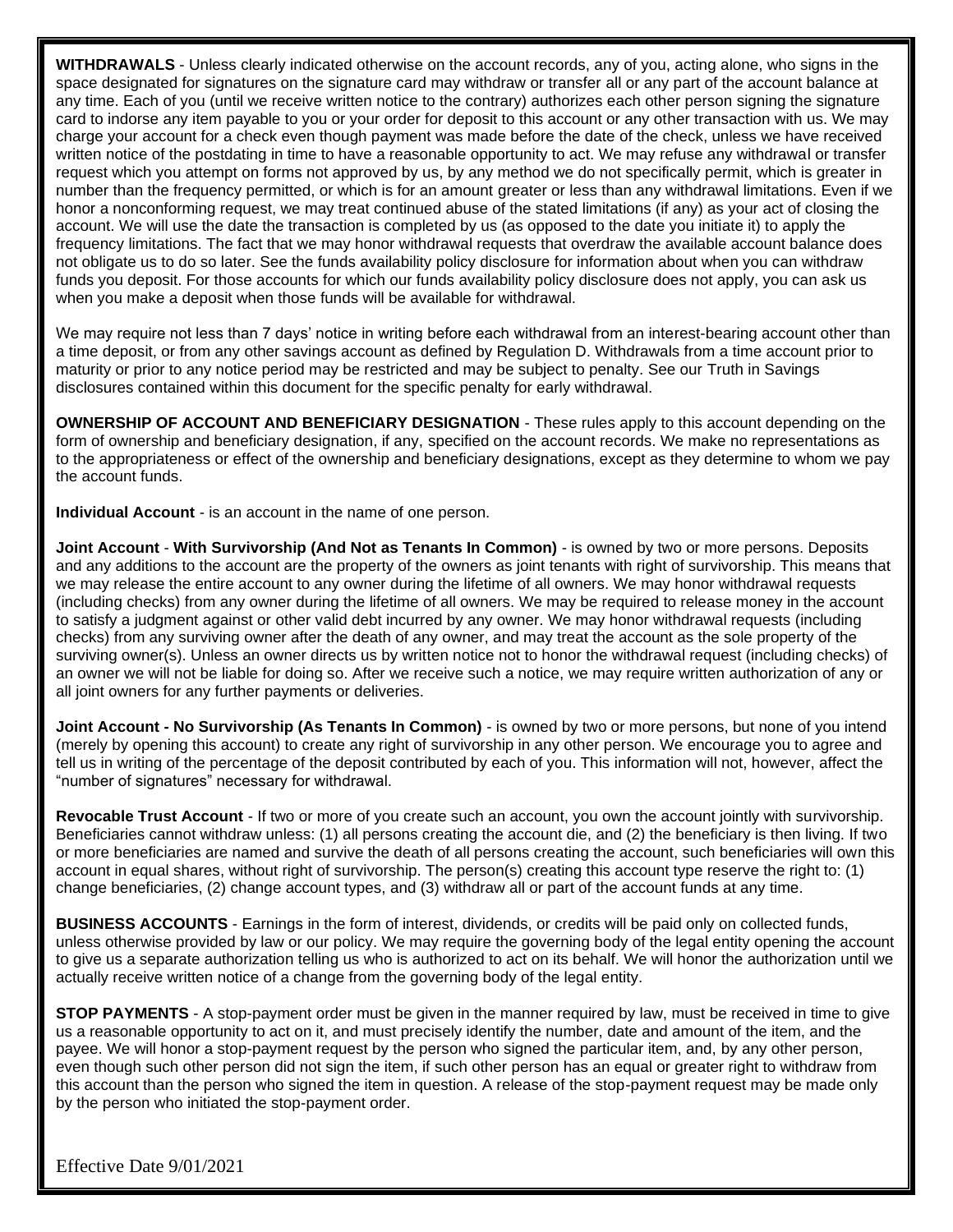**TELEPHONE & I-BANKING TRANSFERS** - Telephone and/or I-Banking transfer of funds from one account to another account with us, if otherwise arranged for or permitted, may be made by the same persons and under the same conditions generally applicable to withdrawals made in writing. Unless a different limitation is disclosed in writing, we restrict the number of transfers from a savings account to another account or to third parties, to a maximum of six per month (less the number of "preauthorized transfers" during the month). Other account transfer restrictions may be described elsewhere.

**AMENDMENTS AND TERMINATION** - We may change any term of this agreement. Rules governing changes in interest rates are provided separately. For other changes, we will give you reasonable notice in writing or by any other method permitted by law. We may also close this account at any time upon reasonable notice to you and tender of the account balance personally or by mail. Notice from us to any one of you is notice to all of you.

**STATEMENTS** - You must examine your statement of account with "reasonable care and promptness." If you discover (or reasonably should have discovered) any unauthorized signatures or alterations, you must promptly notify us of the relevant facts. As between you and us, if you fail to do either of these duties, you will have to bear the entire loss. Your loss could be not only with respect to items on the statement but other items with unauthorized signatures or alterations by the same wrongdoer. We lose these protections if you establish that we failed to exercise ordinary care in paying an item with an unauthorized signature or alteration.

You agree that the time you have to examine your statement and report to us will depend on the circumstances, but will not, in any circumstance, exceed a total of 14 days from when the statement is first sent or made available to you.

You further agree that if you fail to report any unauthorized signatures, alterations, forgeries, or any other errors in your account within 60 days of when we first send or make the statement available, you cannot assert a claim against us on any items in that statement, and as between you and us the loss will be entirely yours. This 60-day limitation is without regard to whether we used ordinary care. The limitation in this paragraph is in addition to that contained in the first paragraph of this section.

**COMBINED STATEMENTS –** Generally when you have more than one statement-based deposit account with First Federal, we will provide combined deposit statements, so long as the owner, or owners is identical for each account.

**ACCOUNT TRANSFER** - This account may not be transferred or assigned without our prior written consent.

**DIRECT DEPOSITS** - If, in connection with a direct deposit plan, we deposit any amount in an account which should have been returned to the Federal Government for any reason, you authorize us to deduct the amount of our liability to the Federal Government from the account or from any other account you have with us, without prior notice and at any time, except as prohibited by law. We may also use any other legal remedy to recover the amount of our liability.

**TEMPORARY ACCOUNT AGREEMENT** - If this option is selected, this is a temporary account agreement. Each person who signs in the space designated for signatures on the signature card (except as indicated to the contrary) may transact business on this account. However, we may at some time in the future restrict or prohibit further use of this account if you fail to comply with the requirements we have imposed within a reasonable time.

**SETOFF** - You each agree that we may (when permitted by law) set off the funds in this account against any due and payable debt you owe us now or in the future, by any of you having the right of withdrawal, to the extent of such persons' or legal entity's right to withdraw, If the debt arises from a note, "any due and payable debt" includes the total amount of which we are entitled to demand payment under the terms of the note at the time we set off, including any balance the due date for which we properly accelerate under the note.

This right of setoff does not apply to this account if: (a) it is an IRA or other tax-deferred retirement account, or (b) the debt is created by a consumer credit transaction under a credit card plan (but this does not affect our rights under any consensual security interest), or (c) the debtor's right of withdrawal only arises in a representative capacity, or (d) social security or supplemental security income payments are deposited directly into this account pursuant to an agreement with us which permits such direct deposit without presentation to you at the time of deposit. We will not be liable for the dishonor of any check when the dishonor occurs because we set off a debt against this account. You agree to hold us harmless from any claim arising as a result of our exercise of our right of setoff.

**RESTRICTIVE LEGENDS** - We are not required to honor any restrictive legend on checks you write unless we have agreed in writing to the restriction. Examples of restrictive legends are "must be presented within 90 days" or "not valid for more than \$1 000.00."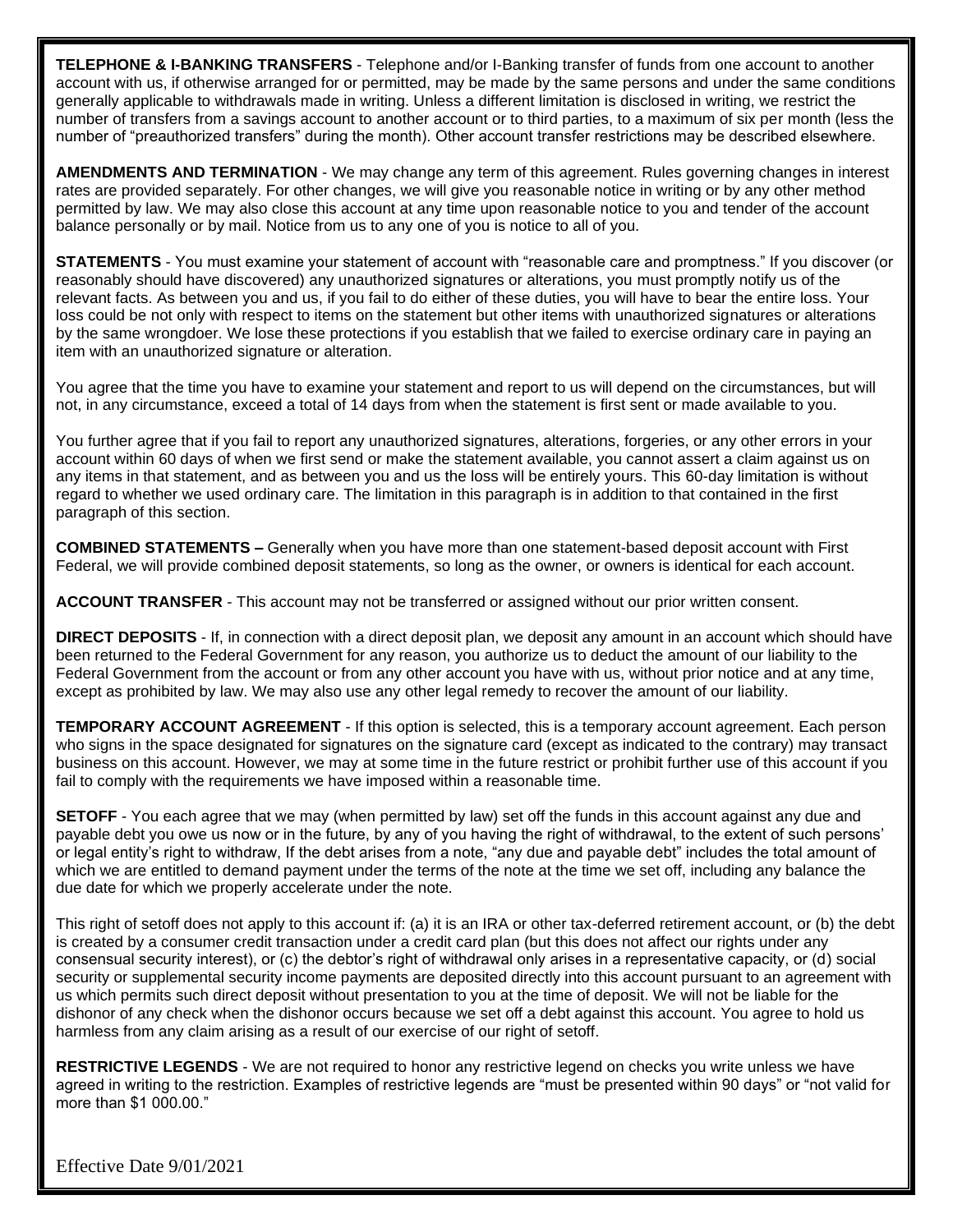**PAYMENT ORDER OF ITEMS** - The law permits us to pay items (such as checks or drafts) drawn on your account in any order. To assist you in handling your account with us, we are providing you with the following information regarding how we process the items that you authorize. When processing items drawn on your account, our policy is to pay electronic items (ACH, POS & ATM) first; then checks according to the dollar amount. We pay the smallest items first. The order in which items are paid is important if there is not enough money in your account to pay all of the items that are presented. Our payment policy minimizes the number of items that may result in an overdraft or NSF fee. If an item is presented without sufficient funds in your account to pay it, we may, at our discretion, pay the item (creating an overdraft) or return the item (NSF). The amounts of the overdraft and NSF fees are disclosed elsewhere. We encourage you to make careful records and practice good account management. This will help you to avoid writing checks or drafts without sufficient funds and incurring the resulting fees.

**ACH AND WIRE TRANSFERS** - This agreement is subject to Article 4A of the Uniform Commercial Code - Fund Transfers as adopted in the state in which you have your account with us. If you originate a fund transfer for which Fedwire is used, and you identify by name and number a beneficiary financial institution, an intermediary financial institution or a beneficiary, we and every receiving or beneficiary financial institution may rely on the identifying number to make payment. We may rely on the number even if it identifies a financial institution, person or account other than the one named. You agree to be bound by automated clearing house association rules. These rules provide, among other things, that payments made to you, or originated by you, are provisional until final settlement is made through a Federal Reserve Bank or payment is otherwise made as provided in Article 4A- 403(a) of the Uniform Commercial Code. If we do not receive such payment, we are entitled to a refund from you in the amount credited to your account and the party originating such payment will not be considered to have paid the amount so credited. If we receive a credit to an account you have with us by wire or ACH, we are not required to give you any notice of the payment order or credit.

## **ELECTRONIC FUND TRANSFERS - YOUR RIGHTS AND RESPONSIBILITIES**

Indicated below are types of Electronic Fund Transfers we are capable of handling, some of which may not apply to your account. Please read this disclosure carefully because it tells you your rights and obligations for the transactions listed. You should keep this notice for future reference.

**Electronic Funds Transfers Initiated By Third Parties -** You may authorize a third party to initiate electronic funds transfers between your account and the third party's account. These transfers to make or receive payment may be onetime occurrences or may recur as directed by you. These transfers may use the Automated Clearing House (ACH) or other payments network. Your authorization to the third party to make these transfers can occur in a number of ways. In some cases, your authorization can occur when the merchant posts a sign informing you of their policy. In all cases, the transaction will require you to provide the third party with your account number and bank information. This information can typically be found on your check as well as on a deposit or withdrawal slip. Thus, you should only provide your bank and account information (whether over the phone, the Internet, or via some other method) to trusted third parties whom you have authorized to initiate these electronic funds transfers. Examples of these transfers include, but are not limited to:

• **Preauthorized credits**. You may make arrangements for certain direct deposits (such as U.S. Treasury or payroll) to be accepted into your checking, savings, or money market account(s).

• **Preauthorized payments**. You may make arrangements to pay certain recurring bills from your checking or money market account(s).

• **Electronic check conversion**. You may provide your check to a merchant or service provider who will scan the check for the encoded bank and account information. The merchant or service provider will then use this information to convert the transaction into an electronic funds transfer. This may occur at the point of purchase, or when you provide your check by other means such as by mail or drop box.

• **Electronic returned check charge**. Some merchants or service providers will initiate an electronic funds transfer to collect a charge in the event a check is returned for insufficient funds.

#### **Internet (I-Banking) & Telephone Banking Transfers - types of transfers and dollar limitations** -

You may securely access your FFSM accounts using I-Banking at **www.ffsmid.com**. I-Banking allows you to make electronic funds transfers between existing accounts and/or verify account activity. You may also access help with your accounts by telephone from 8:30 AM - 5:00 PM Monday through Friday at (845) 343-1401 or 24/7 by using our toll-free telephone banking (VRU) at (866) 695-4402.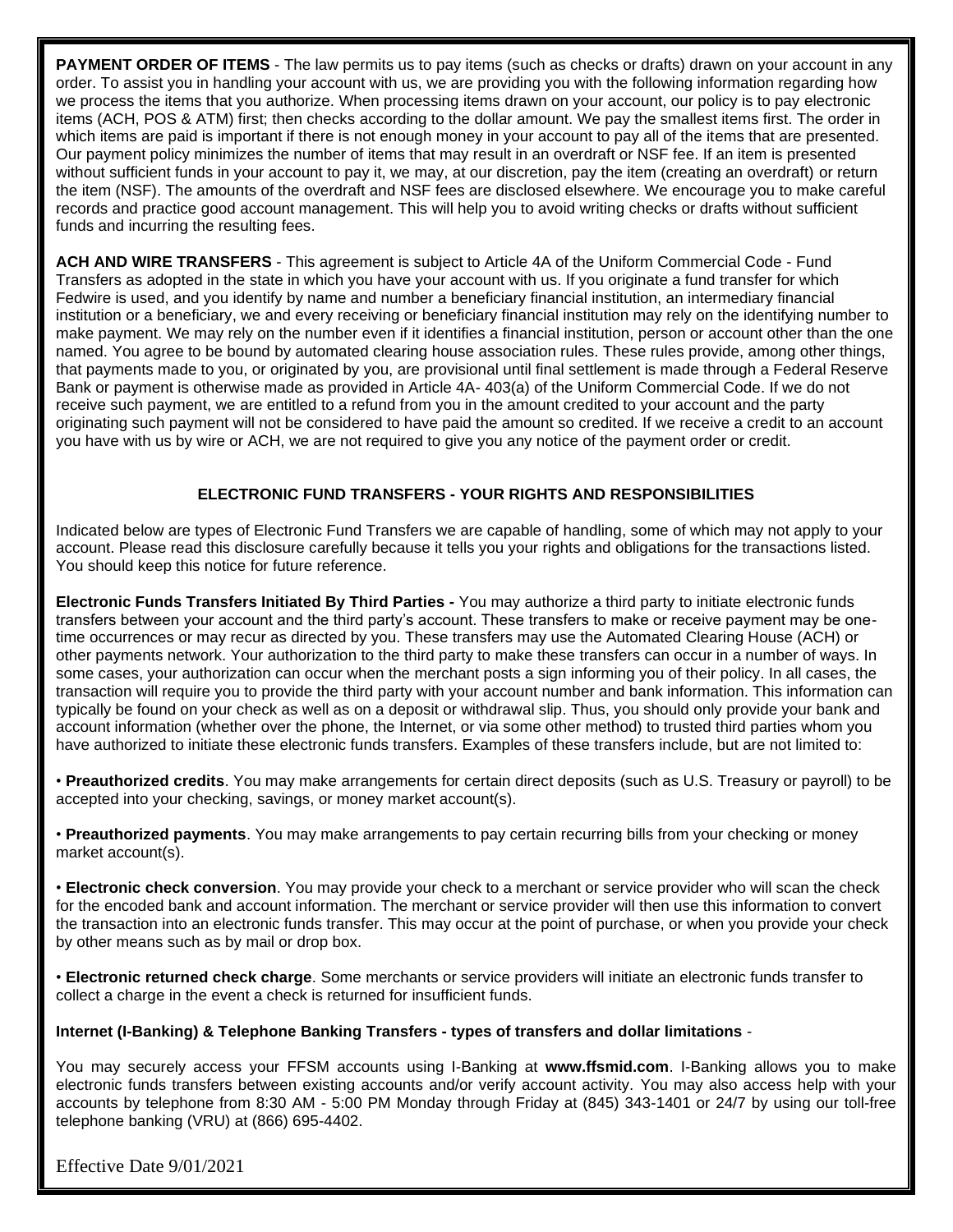You may access your account to:

- Transfer funds between statement accounts
- View, or obtain information regarding recent account activity
- Get information about your account balance in checking, savings or loan accounts

#### **FEES**

• We do not charge for direct deposits to any type of account.

• We do not charge for preauthorized payments from any type of account.

• Please refer to our separate fee schedule for additional information about fees.

Except as indicated elsewhere, we do not charge for electronic fund transfers.

#### *Notice Regarding ATM Fees by Others*

Though we do not charge you to withdraw funds at an ATM, you will likely be charged a fee by the operator of the ATM and/or by the automated transfer network that you choose to use.

#### **DOCUMENTATION**

• **Terminal transfers.** You can get a receipt at the time you make any transfer to or from your account using a point-ofsale terminal.

• **Preauthorized credits**. If you have arranged to have direct deposits made to your account at least once every 60 days from the same person or company, you can call us at (845) 343-1401 to find out whether or not the deposit has been made.

#### • **Periodic statements**.

You will get a monthly account statement from us for your Checking, Statement Savings or Money Market accounts. You will get a monthly account statement from us for your passbook savings accounts, unless there are no transfers in a particular month.

For passbook accounts, you will not get a monthly account statement from us unless there are electronic transfers in a particular month. You may bring your passbook to us and we will record any electronic transactions that were made since the last time you brought in your passbook.

## **PREAUTHORIZED PAYMENTS**

• **Right to stop payment and procedure for doing so**. If you have told us in advance to make regular payments out of your account, you can stop any of these payments. Here is how:

Call us during business hours at (845) 343-1401 or write us at 22 James Street, Middletown, NY 10940 in time for us to receive your request 3 business days or more before the payment is scheduled to be made. If you call, we may also require you to put your request in writing and get it to us within 14 days after you call.

Please refer to our separate fee schedule for the amount we will charge you for each stop payment order you give.

• **Notice of varying amounts**. If these regular payments may vary in amount, the person you are going to pay will tell you, 10 days before each payment, when it will be made and how much it will be. (You may choose instead to get this notice only when the payment would differ by more than a certain amount from the previous payment, or when the amount would fall outside certain limits that you set.)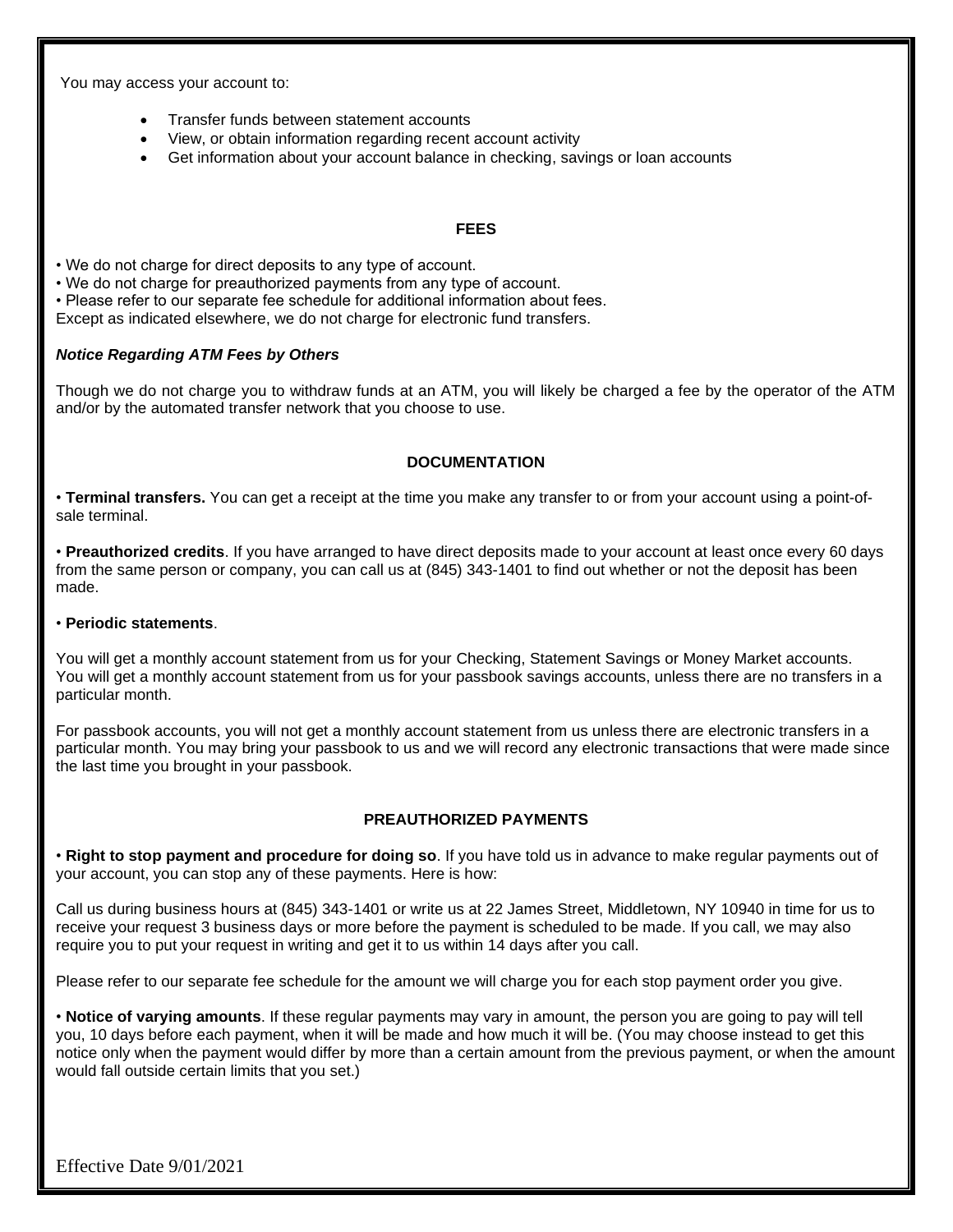• **Liability for failure to stop payment of preauthorized transfer**. If you order us to stop one of these payments 3 business days or more before the transfer is scheduled, and we do not do so, we will be liable for your losses or damages.

## **FINANCIAL INSTITUTIONS LIABILITY**

**Liability for failure to make transfers**. If we do not complete a transfer to or from your account on time or in the correct amount according to our agreement with you, we will be liable for your losses or damages. However, there are some exceptions. We will not be liable, for instance:

(1) If, through no fault of ours, you do not have enough money in your account to make the transfer.

(2) If you have an overdraft line and the transfer would go over the credit limit.

(3) If circumstances beyond our control (such as fire or flood) prevent the transfer, despite reasonable precautions that we have taken.

(4) There may be other exceptions stated in our agreement with you.

## **CONFIDENTIALITY**

We may disclose information to third parties about your account or the transfers you make:

(1) where it is necessary for completing transfers; or

(2) in order to verify the existence and condition of your account for a third party, such as a credit bureau or merchant; or

(3) in order to comply with government agency or court orders; or

(4) if you give us written permission.

## **UNAUTHORIZED TRANSFERS**

**(a) Consumer liability**. Tell us AT ONCE if you believe your debit card and/or PIN code has been lost or stolen. Telephoning us, (or after hours call 1-800-264-5578) right away is the best way of keeping your possible losses down. If you fail to do so, you could potentially lose all the money in your account. If you tell us within 2 business days, you can lose no more than \$50 if someone used your card and/or PIN without your permission.

If you do NOT tell us within 2 business days after you learn of the loss or theft of your card and/or PIN and we can prove we could have stopped someone from using your card and/or code without your permission if you had told us, you could lose as much as \$500.

Also, if your statement shows transfers that you did not make, tell us at once. If you do not tell us within 60 days after the statement was mailed to you, you may not get back any money you lost after the 60 days if we can prove that we could have stopped someone from taking the money if you had told us in time.

If a good reason (such as a long trip or a hospital stay) kept you from telling us, we will extend the time periods.

**(b) Contact in event of unauthorized transfer**. If you believe your debit card and/or PIN code has been lost or stolen or that someone has transferred or may transfer money from your account without your permission, call or write us at the telephone number or address listed on the cover of this brochure.

## **ERROR RESOLUTION NOTICE**

In Case of Errors or Questions about Your Electronic Transfers, Call or Write us at the telephone number or address listed on the cover of this brochure, as soon as you can, if you think your statement or receipt is wrong or if you need more information about a transfer listed on the statement or receipt. We must hear from you no later than 60 days after we sent the FIRST statement on which the problem or error appeared.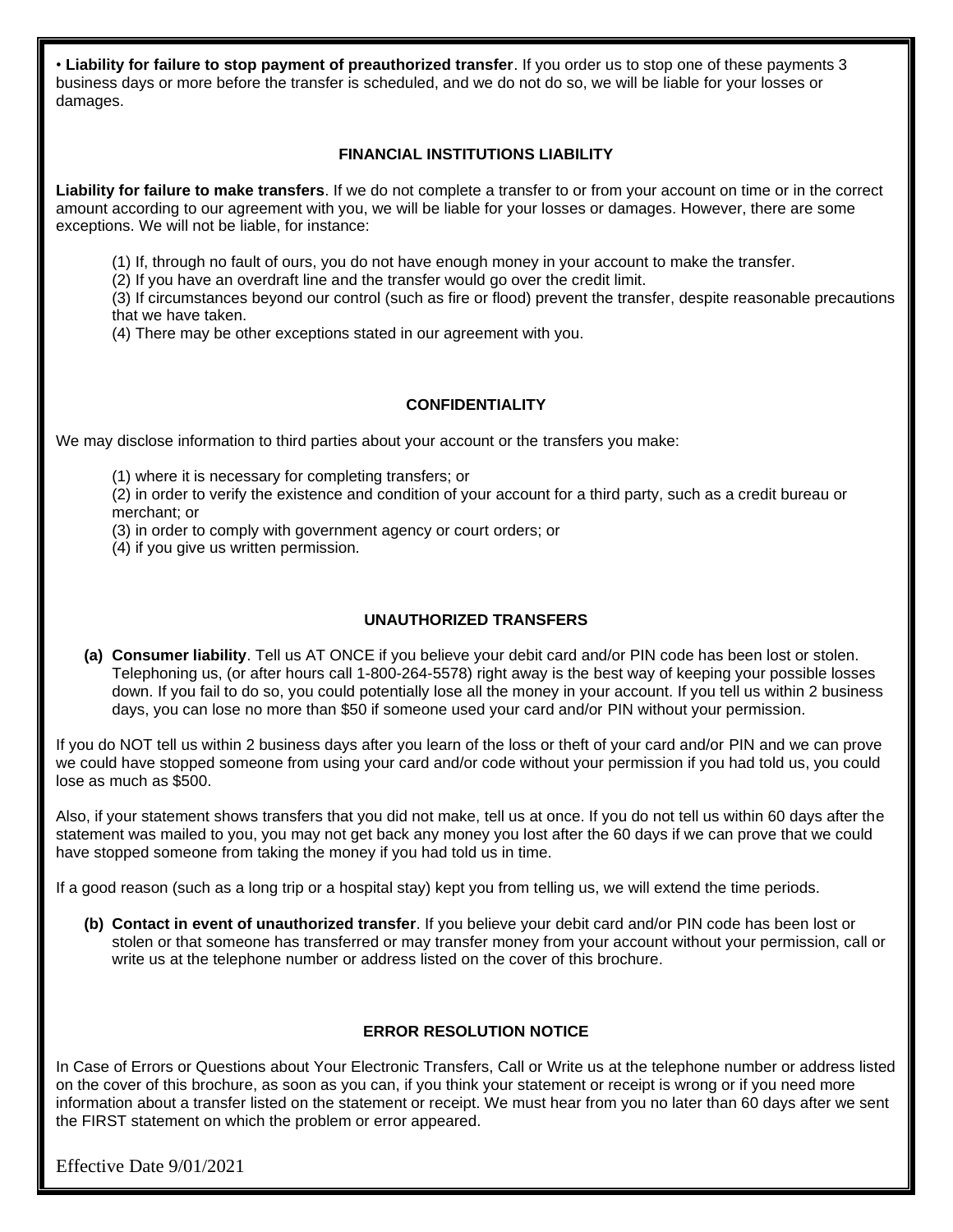(1) Tell us your name and account number (if any).

- (2) Describe the error or the transfer you are unsure about, and explain as clearly as you can why you believe it is an error or why you need more information.
- (3) Tell us the dollar amount of the suspected error.

If you tell us orally, we may require that you send us your complaint or question in writing within 10 business days.

We will determine whether an error occurred within 10 business days (20 business days if the transfer involved a new account) after we hear from you and will correct any error promptly. If we need more time, however, we may take up to 45 days (90 days if the transfer involved a new account, a point-of-sale transaction, or a foreign-initiated transfer) to investigate your complaint or question. If we decide to do this, we will credit your account within 10 business days (20 business days if the transfer involved a new account) for the amount you think is in error, so that you will have the use of the money during the time it takes us to complete our investigation. If we ask you to put your complaint or question in writing and we do not receive it within 10 business days, we may not credit your account. Your account is considered a new account for the first 30 days after the first deposit is made, unless each of you already has an established account with us before this account is opened.

We will tell you the results within three business days after completing our investigation. If we decide that there was no error, we will send you a written explanation.

You may ask for copies of the documents that we used in our investigation.

#### **FIRST FEDERAL SAVINGS OF MIDDLETOWN - COMPLIANCE DEPARTMENT 22 JAMES STREET, P.O. BOX 2023 MIDDLETOWN, NEW YORK 10940**

#### **Business Days: Monday through Friday Excluding Federal Holidays Phone: (845) 343-1401**

#### **MORE DETAILED INFORMATION IS AVAILABLE ON REQUEST**

#### **YOUR ABILITY TO WITHDRAW FUNDS AT FIRST FEDERAL SAVINGS OF MIDDLETOWN**

Our general policy is to make funds from your check deposits available to you on the second business day after we receive your deposit, though electronic direct deposits will be available on the same day we receive the deposit. If you make your deposit in person to one of our employees then funds from the following deposits will be available to you on the first business day after we receive your deposit: Cash, wire transfers, U.S. Treasury checks, U.S. Postal Service money orders, cashiers, certified or teller's checks, checks drawn on First Federal Savings of Middletown, the Federal Reserve Bank or Federal Home Loan Bank, State or local government checks. The first \$ 225 from the aggregate of checks deposited is also available on the first business day after we receive your deposit. This policy applies to all of our deposit products. During the delay in funds availability, you may not withdraw the funds in cash and we will not use the funds to pay checks that you have written. Please remember that even after we have made funds available to vou and you have withdrawn the funds, you are still responsible for checks you deposit that are returned to us unpaid and for any other problems involving your deposit.

For determining the availability of your deposits, every day is a business day except Saturdays, Sundays and Federal Holidays. If you make a deposit before 2:00 PM (our cutoff time) on a business day that we are open, we will consider that day to be the day of your deposit. However, if you make a deposit after 2:00 PM or on a day that we are not open, or at our night depository, we will consider that the deposit was made on the next business day we are open.

#### **LONGER DELAYS MAY APPLY**

In certain cases we will not make all of the funds that you deposit by check available to you on the second business day after the day of your deposit. However, the first \$ 225 of your deposits may be available on the first business day.

If we are not going to make all of the funds from your deposit available on the second business day, we will notify you at the time you make your deposit. We will also tell you when the funds will be available to you. If your deposit is not made directly to one of our employees, or if we decide to take action after you have left the premises, we will mail you the notice of delayed funds availability no later than the day after we receive your deposit.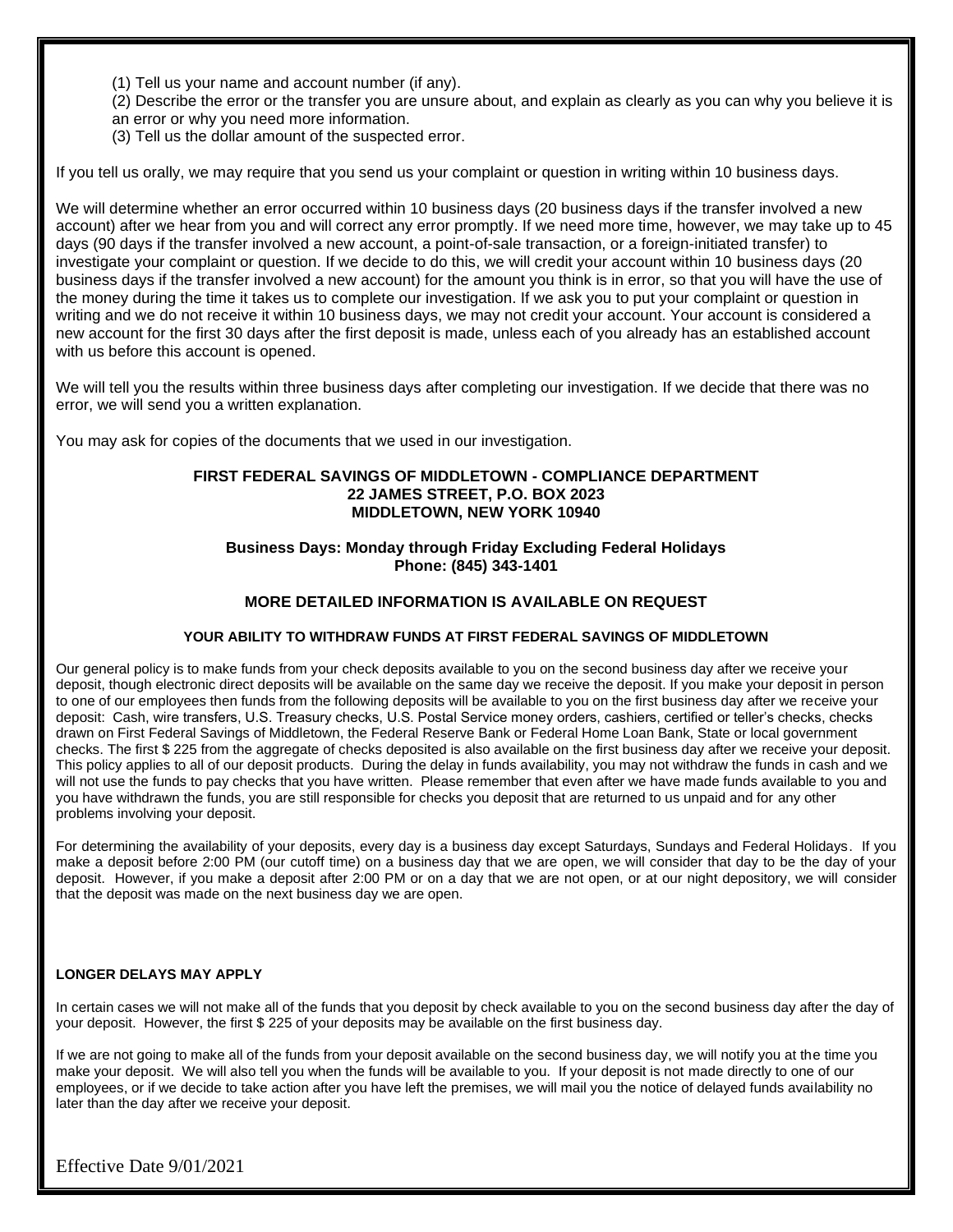If you feel you will need the funds from a deposit right away, you should ask when the funds will be available.

In addition, funds that you deposit by check may be delayed for a longer period under the following circumstances:

- a.) We believe a check you deposit may not be paid.
- b.) You deposit checks totaling more than \$ 5,525 in any one day.
- c.) You redeposit a check that has previously been returned unpaid.
- d.) You have overdrawn your account repeatedly in the last 6 months.
- e.) There is an emergency, such as failure of communications or computer equipment.
- f.) Other reasonable cause to doubt the collectability of the deposited check.

We will notify you if we delay your ability to withdraw funds for any of these reasons, and we will tell you when the funds will be available. They will generally be available no later than the seventh business day after the day of your deposit.

#### **SPECIAL RULES FOR NEW ACCOUNTS**

If you are a new customer, the following special rules will apply during the first thirty (30) days your account is open.

Funds from electronic direct deposits to your account will be available on the day we receive the deposit. Funds from deposits of cash, wire transfers as well as the first \$ 5,525 of a day's total deposits of Money Orders, Cashiers, Certified, Traveler's, and Federal, State and Local Government checks will be available on the first business day after the day of your deposit if the deposit meets certain conditions. For example, the checks must be payable directly to you. The excess over \$ 5,525 will be available on the seventh business day after the day of your deposit. If you do not make the deposit in person to one of our employees, the first \$ 5,525 will not be available until the second business day after the deposit. Funds from all other check deposits will be available on the seventh business day after the day of your deposit.

#### **Special Provisions**

- A.) If we cash a check for you that is drawn on another bank, we may withhold the availability of a corresponding amount of funds that are already in your account. Those funds will be available at the time the funds from the check would have been available if you had deposited it.
- B.) If we accept for deposit a check that is drawn on another bank, we may make the funds available for withdrawal immediately but delay your availability to withdraw a corresponding amount of funds that you have on deposit in another account with us. The funds in the other deposit account would not then be available for withdrawal until the time periods that are described earlier in this disclosure for the type of check that you deposited.

## **TRUTH-IN-SAVINGS DISCLOSURES**

#### **PASSBOOK SAVINGS ACCOUNT**

**Rate Information: Please see Rate Sheet.** This account is an interest-bearing account with a variable rate. At our discretion, we may change the interest rate on your account at any time. Interest begins to accrue on the business day you deposit non-cash items (for example, checks). Interest will be compounded daily and will be credited to the account quarterly. If you close your account before interest is credited, you will not receive the accrued interest.

**Balance Information:** We use the daily balance method to calculate the interest on these accounts. This method applies a daily periodic rate to the principal in the account each day.

**Limitations:** You must deposit at least \$ 300 to open this account and you must maintain a balance of at least \$ 500 in the account each day to obtain the disclosed annual percentage yield. No interest will be earned if your balance is below \$ 500. If your balance falls below\$ 300 at any time, the account will be closed and a \$10 low balance closure fee will be charged. Withdrawals may be limited as specified in the Association's By-Laws. In accordance with the directives of the Federal Government under Regulation D, preauthorized, automatic, or phone transfers and ACH are limited to no more than six (6) per month. If you exceed either of the Regulation D (withdrawal and transfer) limits outlined above, a \$10 "Excess Activity Fee" may be charged to your account. Withdrawals and transfers made in person or by mail are unlimited. With the exception of a \$10.00 fee for the replacement of a lost passbook and the above referenced early closure fee, there are no other fees or periodic charges associated with this account. The minimum amount you can withdraw by bank check is \$ 250.

#### **STATEMENT SAVINGS ACCOUNT**

**Rate Information: Please see Rate Sheet.** This account is an interest-bearing account with a variable rate. At our discretion, we may change the interest rate on the account as often as weekly. Interest begins to accrue on the business day you deposit non-cash items (for example, checks). Interest will be compounded daily and will be credited to the account monthly. If you choose to close this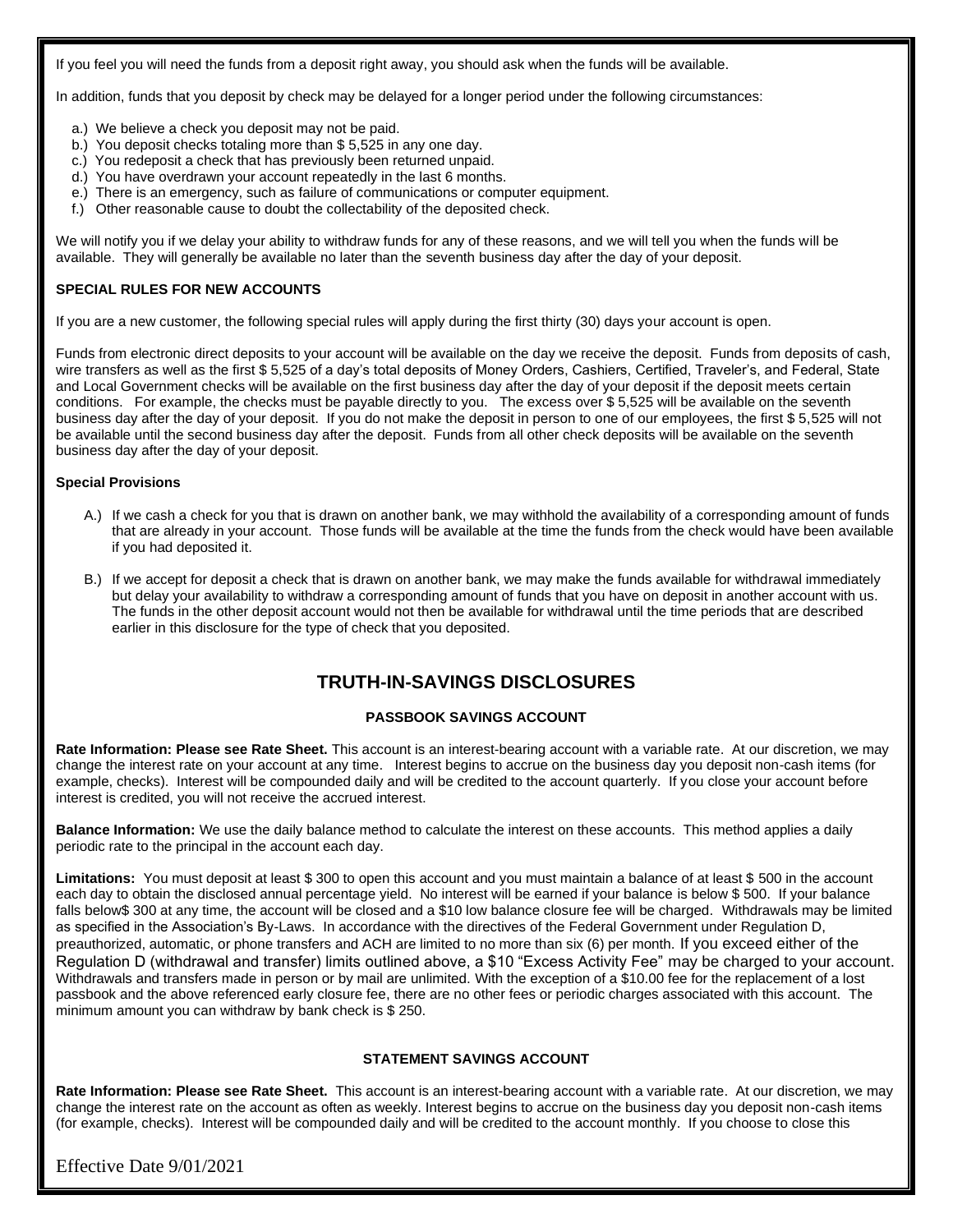account, any uncredited interest will not be paid. You will receive a statement each month outlining all account activity for the previous calendar month.

**Balance Information:** We use the daily balance method to calculate the interest on the account. This method applies a daily periodic rate to the principal in the account each day. You must maintain a minimum balance of at least \$ 100.00 in the account each day to obtain the disclosed Annual Percentage Yield.

**Limitations:** You must deposit at least \$ 100.00 to open this account. You must maintain a minimum balance of at least \$ 100.00 at all times to avoid the imposition of a \$5.00/monthly minimum balance fee. You must make at least one deposit to or withdrawal from this account each year to prevent the imposition of a monthly account inactivity fee. In accordance with the directives of the Federal Government under Regulation D, preauthorized, automatic, or phone transfers and ACH are limited to no more than six (6) per month. If you exceed either of the Regulation D (withdrawal and transfer) limits outlined above, a \$10 "Excess Activity Fee" may be charged to your account. Withdrawals and transfers made in person or by mail are unlimited. The fees and periodic charges associated with this account are listed below. Our policy is to delay the availability of deposited funds. Please see our Funds Availability policy for more detailed information.

#### **NOW CHECKING ACCOUNT**

**Rate Information: Please see Rate Sheet.** This account is an interest-bearing checking account with a variable rate. At our discretion, we may change the interest rate on your account at any time. Interest begins to accrue on the business day you deposit noncash items (for example, checks). Interest will be compounded daily and will be credited to your account monthly. If you close your account before interest is credited, you will not receive the accrued interest.

**Balance Information:** We use the daily balance method to calculate the interest on your account. This method applies a daily periodic rate to the principal in the account each day.

**Limitations:** You must deposit at least \$ 100.00 to open this account and you must maintain a balance of at least \$ 1,000 in the account each day to obtain the disclosed annual percentage yield. A fee of \$ 7 will be imposed each statement cycle the balance in the account falls below \$1,000 on any day of the cycle. You may not place a stop payment on any ATM, POS or debit card transactions.

#### **NOW CHECK-N-VEST CHECKING ACCOUNT**

**Rate Information: Please see Rate Sheet.** This account is an interest-bearing checking account with a variable rate. At our discretion, we may change the interest rate on your account at any time. Interest begins to accrue on the business day you deposit noncash items (for example, checks). Interest will be compounded daily and will be credited to your account monthly. If you close your account before interest is credited, you will not receive the accrued interest.

**Balance Information:** We use the daily balance method to calculate the interest on your account. This method applies a daily periodic rate to the principal in the account each day.

**Limitations:** You must deposit at least \$ 100 to open this account and you must maintain a balance of at least \$ 1,000 in the account each day to obtain the disclosed annual percentage yield. If you maintain deposit balance of at least \$10,000 in an associated deposit account at First Federal, no monthly maintenance fee will be charged. Otherwise a maintenance fee of \$ 7 will be imposed each statement cycle the balance in the account falls below \$1,000 on any day of the cycle. You may not place a stop payment on any ATM, POS or debit card transactions.

#### **NEW YORK BASIC CHECKING ACCOUNT**

**Rate Information:** This is a non interest bearing account.

**Limitations:** You must deposit at least \$ 25 to open this account. You must receive at least one direct deposit on a monthly basis in order to qualify for this account. You may make an unlimited number of deposits without incurring any additional charge.

**Fees:** A monthly service fee of \$ 3 will be charged each month. In addition, an excess transaction fee of 50 cents will be charged for each debit transaction in excess of eight during a statement cycle.

**Additional Features:** A withdrawal shall be deemed to be made when it is recorded on our books, which is not necessarily the date that you initiated the transaction. You may not place a stop payment on any ATM, POS or debit card transactions.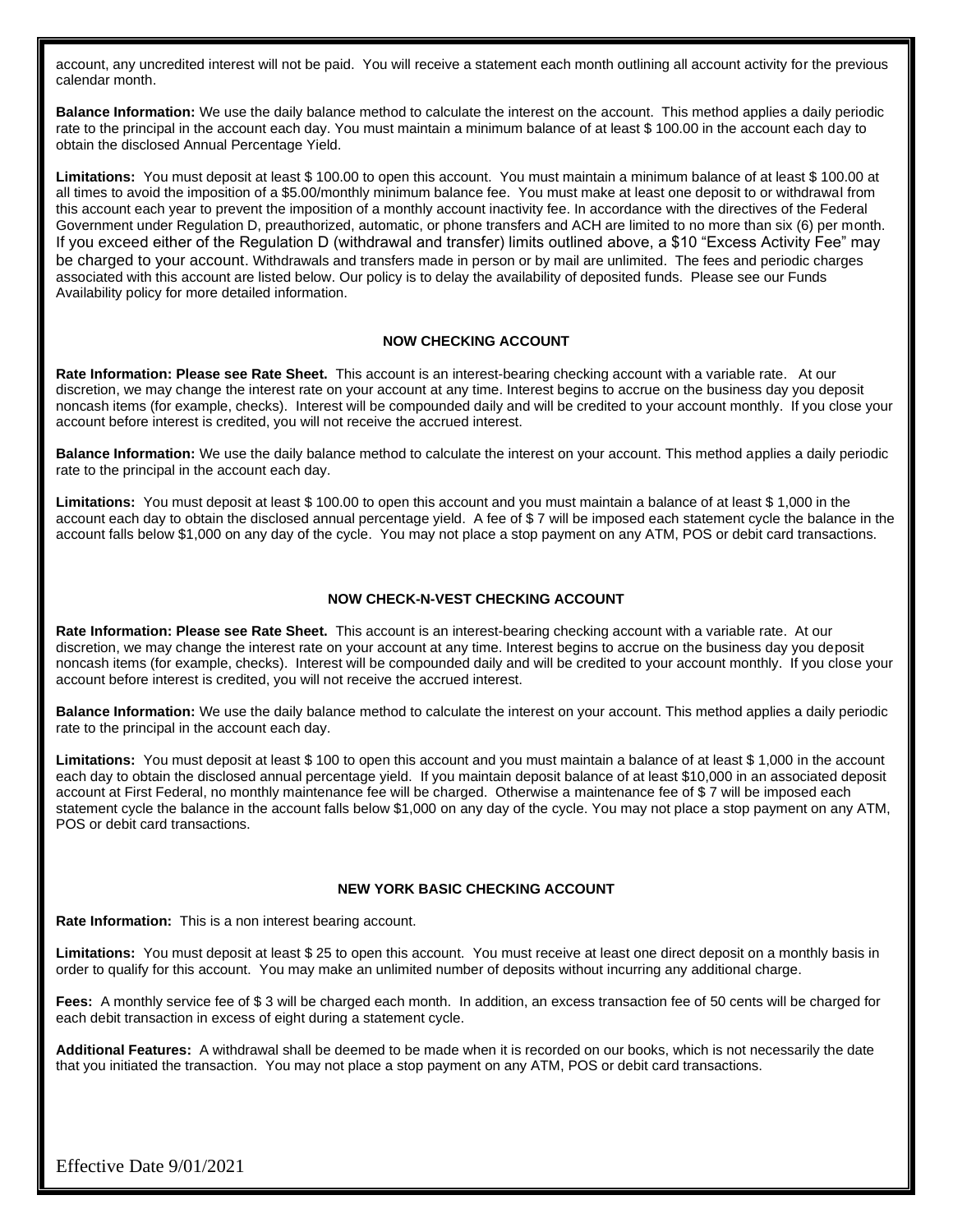#### **MONEY MARKET PLUS ACCOUNT**

**Rate Information: Please see Rate Sheet for tier specific rates.** The tiers on the account are as follows:

\$.01 - \$999.99 \$1,000.00 - 49,000.00 Balances over \$ 50,000

We consider this to be a variable rate account. By this we mean that the interest rate and the annual percentage yield may change at our discretion at any time. Interest begins to accrue on the business day you deposit non-cash items (for example, checks). Interest will be compounded monthly and will be credited to the account monthly. If you choose to close this account, any un-credited interest will not be paid. You will receive a monthly statement outlining all account activity for the previous month.

**Balance Information:** We use the daily balance method to calculate the interest on the account. This method applies a daily periodic rate to the principal in the account each day.

**Limitations:** You must deposit at least \$1,000.00 to open this account. In accordance with the directives of the Federal Government under Regulation D, withdrawals and preauthorized, automatic, internet, debit card or phone transfers (including by check and ACH) are limited to no more than six (6) per month. Withdrawals and transfers made in person or by mail are unlimited. Our policy is to delay the availability of deposited funds. Please see our Funds Availability policy for more detailed information.

#### **Fees and Charges**

If the balance in your account falls below \$1,000 at any time during the month you will be charged a \$7 monthly fee. If you exceed either of the Regulation D (withdrawal and transfer) limits outlined above, a \$10 "Excess Activity Fee" may be charged to your account

#### **MONEY MARKET PREMIUM ACCOUNT**

**Rate Information: Please see Rate Sheet for tier specific rates.** The tiers on the account are as follows:

\$.01 - \$2,499.99 \$2,500.00 - \$19,999.99 \$20,000.00 - \$49,999.99 \$50,000.00 - \$99,999.99 \$100,000.00 - \$249,999.99 Balances over \$ 250,000

We consider this to be a variable rate account. By this we mean that the interest rate and the annual percentage yield may change at any time. Interest rates will be set at the discretion of our Board of Directors based upon market conditions. Rates are tiered and higher balances may earn a higher rate of interest. Interest begins to accrue on the business day you deposit non-cash items (for example, checks). Interest will be compounded and credited to your account on a monthly basis. If you choose to close this account, any un-credited interest will not be paid. You will receive a monthly statement outlining all account activity for the previous month.

**Balance Information:** We use the daily balance method to calculate the interest on the account. This method applies a daily periodic rate to the principal in the account each day.

**Limitations:** You must deposit at least \$ 2,500 to open this account. In accordance with the directives of the Federal Government under Regulation D, electronic withdrawals or transfers from a Money Market Premium account to another account or to third parties by preauthorized, automatic, check, debit card, or telephone transfer are limited to **6** per month. Withdrawals and transfers made in person or by mail are unlimited. You may not place a stop payment on any ATM, POS or debit card transactions. Our policy is to delay the availability of deposited funds. Please see our Funds Availability policy for more detailed information.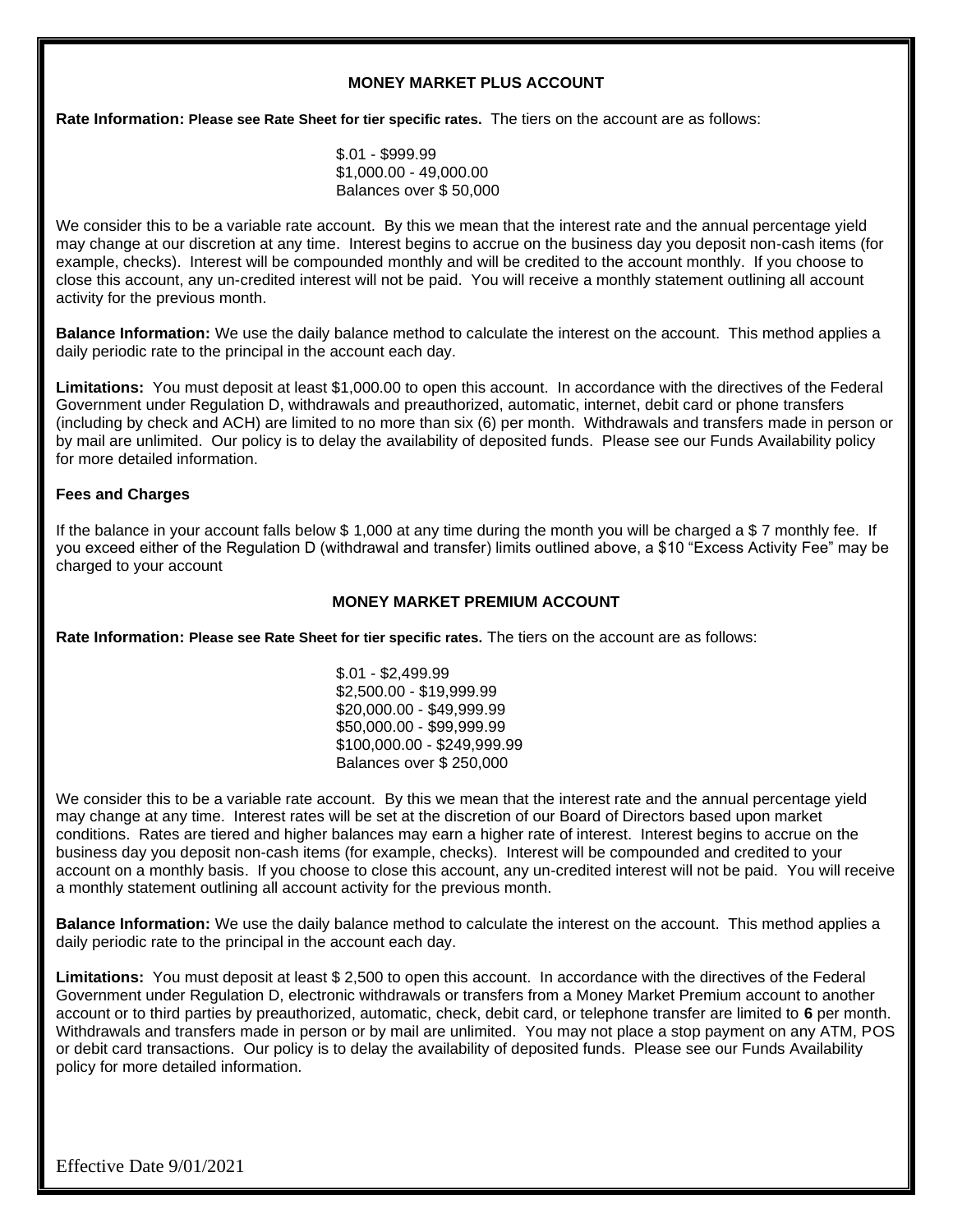**Fees and Charges -** An account fee of \$10 will be imposed every statement cycle if the balance in the account falls below \$2,500 on any day of the cycle. If you exceed either of the Regulation D (withdrawal and transfer) limits outlined above, a \$10 "Excess Activity Fee" may be charged to your account.

## **HOLIDAY CLUB ACCOUNT**

**Rate Information: Please see Rate Sheet.** This account is an interest-bearing account with a variable rate. By this we mean that the interest rate and the annual percentage yield may change at any time at our discretion. Interest begins to accrue on the business day you deposit non-cash items (for example, checks). Interest will be compounded daily and will be credited to the account at maturity. If you choose to close this account prior to maturity, all accrued interest will be forfeited.

**Balance Information:** We use the daily balance method to calculate the interest on the account. This method applies a daily periodic rate to the principal in the account each day. You must maintain a minimum balance of at least \$ 5.00 in the account each day to obtain the disclosed Annual Percentage Yield.

Limitations: You must deposit at least \$ 5 to open this account. There are no limitations on the frequency or timing of additional deposits. You may not make any principal withdrawals from this account prior to the Club closing date without forfeiting your accrued interest earnings and incurring the early closeout fee described below. The account will mature on the first Monday of October. At that time, you will receive a check (or a direct balance transfer into an account that you designate at First Federal Savings) from us in an amount that will include both principal deposited and interest earned on the account up to the date that the date of payout. For your added convenience you can transfer funds into this account at no charge using either free internal transfers or telephone banking. We consider this account to be "perpetual", meaning that other than making deposits it does not have to be reestablished after maturity.

**Account Fees:** There are no fees or periodic charges associated with this account with the exception of a Holiday Club early close out fee of \$5.

## **6 MONTH CD**

**Rate Information: Please see Rate Sheet.** This account is an interest-bearing account. The interest rate and annual percentage yield will not change for the term of the account. The interest rate will be in effect for 182 days. Interest begins to accrue on the business day that you deposit non-cash items (for example, checks). Interest will be compounded daily and depending upon your preference, will be credited to your account either monthly or quarterly.

**Balance Information:** We use the daily balance method to calculate interest on the account. This method applies a daily periodic rate to the principal in the account each day. You must maintain a minimum balance in the account of at least \$1,000 each day to obtain the disclosed annual percentage yield.

**Limitations:** You must deposit at least \$ 1,000 to open this account. Additional deposits are only permitted at maturity.

**Time Account Information:** Your account will mature in 6 months. If you withdraw any of the principal before the maturity date, we may impose a penalty of (3) three months interest, whether earned or not. You are permitted to withdraw interest credited in the term before maturity of that term without penalty. Any such withdrawal will reduce earnings. The account will automatically renew. You will have (7) Calendar days after the maturity date to withdraw funds without penalty.

## **12 MONTH CD**

**Rate Information: Please see Rate Sheet.** This account is an interest-bearing account. The interest rate and annual percentage yield will not change for the term of the account. The interest rate will be in effect for 12 months. Interest begins to accrue on the business day that you deposit non-cash items (for example, checks). Interest will be compounded daily and depending upon your preference, will be credited to your account either monthly or quarterly.

**Balance Information:** We use the daily balance method to calculate interest on the account. This method applies a daily periodic rate to the principal in the account each day. You must maintain a minimum balance in the account of at least \$ 1,000.00 each day to obtain the disclosed annual percentage yield.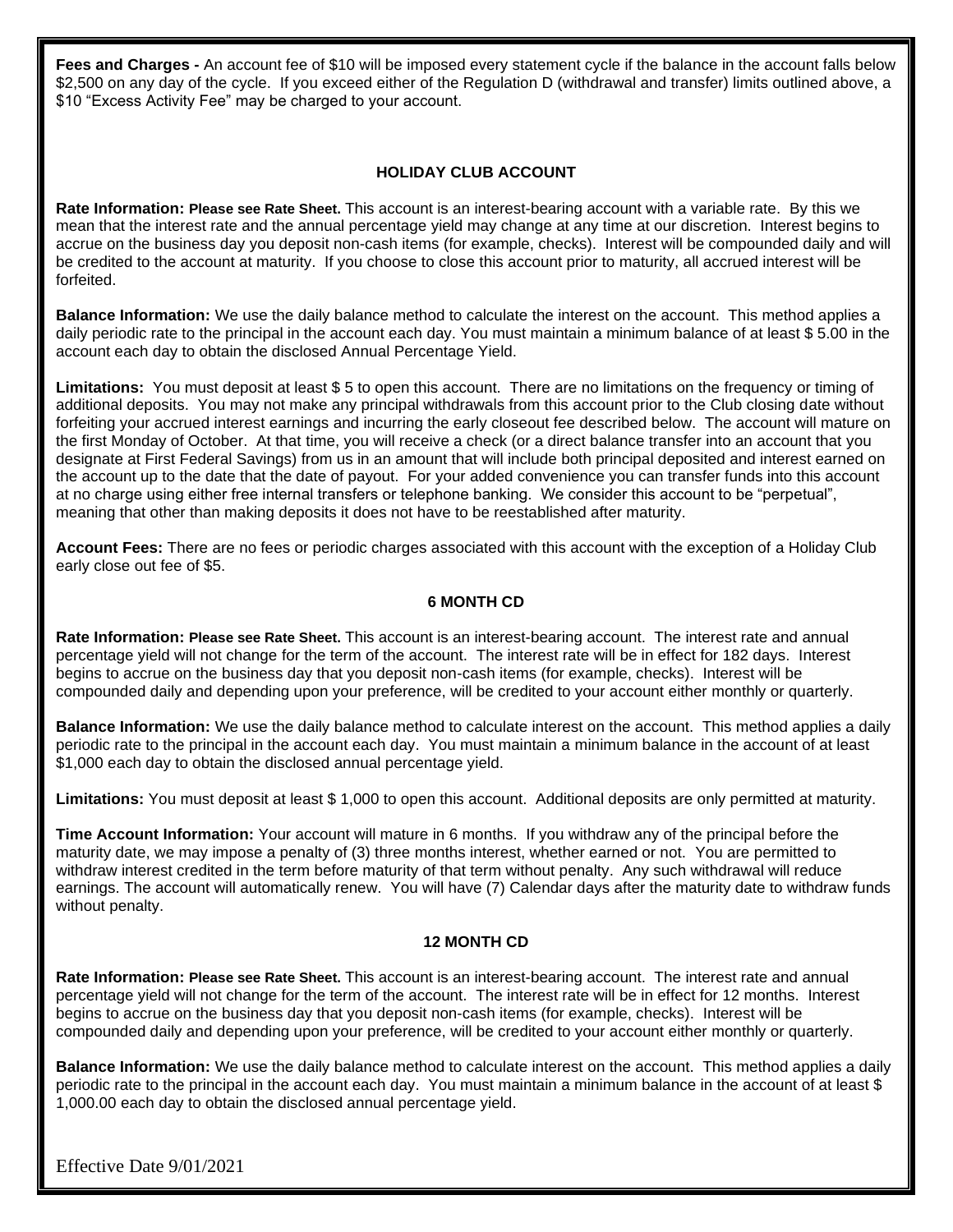**Limitations:** You must deposit at least \$ 1,000 to open this account. Additional deposits are only permitted at maturity.

**Time Account Information:** Your account will mature in 12 months. If you withdraw any of the principal before the maturity date, we may impose a penalty of (6) six months interest, whether earned or not. The annual percentage yield assumes interest compounds on a daily basis and will remain on deposit until maturity. You are permitted to withdraw interest credited in the term before maturity of that term without penalty. Any such withdrawal will reduce earnings. The account will automatically renew. You will have (7) Calendar days after the maturity date to withdraw funds without penalty.

#### **18 MONTH CD**

An 18 Month CD is available for IRA's only.

**Rate Information: Please see Rate Sheet.** This account is an interest-bearing account. The interest rate and annual percentage yield will not change for the term of the account. The interest rate will be in effect for 18 months. Interest begins to accrue on the business day that you deposit non-cash items (for example, checks). Interest will be compounded daily and will be credited quarterly.

**Balance Information:** We use the daily balance method to calculate interest on the account. This method applies a daily periodic rate to the principal in the account each day. You must maintain a minimum balance in the account of at least \$ 1,000.00 each day to obtain the disclosed annual percentage yield.

**Limitations:** You must deposit at least \$ 1,000 to open this account. Additional deposits are only permitted at maturity. You may not make any withdrawals from this account prior to maturity without incurring a penalty, with the exception of normal retirement distributions that are permitted under the plan.

**Time Account Information:** Your account will mature in 18 months. If you withdraw any of the principal before the maturity date, we may impose a penalty of (6) six months interest, whether earned or not. This penalty will be waived for customers over age 59 ½ at the time of the withdrawal, as well as in the case of death or permanent disability of the accountholder. Any such withdrawal will reduce earnings. The annual percentage yield assumes interest compounds on a daily basis and will remain on deposit until maturity. The account will automatically renew. You will have (7) Calendar days after the maturity date to withdraw funds without penalty.

#### **30 MONTH CD**

**Rate Information: Please see Rate Sheet.** This account is an interest-bearing account. The interest rate and annual percentage yield will not change for the term of the account. The interest rate will be in effect for 30 months. Interest begins to accrue on the business day that you deposit non-cash items (for example, checks). Interest will be compounded daily and depending upon your preference, will be credited to your account either monthly or quarterly.

**Balance Information:** We use the daily balance method to calculate interest on the account. This method applies a daily periodic rate to the principal in the account each day. You must maintain a minimum balance in the account of at least \$ 1000.00 each day to obtain the disclosed annual percentage yield.

**Limitations:** You must deposit at least \$ 1,000 to open this account. Additional deposits are only permitted at maturity.

**Time Account Information:** Your account will mature in 30 months. If you withdraw any of the principal before the maturity date, we may impose a penalty of (6) six months interest, whether earned or not. The annual percentage yield assumes interest compounds continuously and will remain on deposit until maturity. You are permitted to withdraw interest credited in the term before maturity of that term without penalty. Any such withdrawal will reduce earnings. The account will automatically renew. You will have (7) Calendar days after the maturity date to withdraw funds without penalty.

#### **42 MONTH CD**

**Rate Information: Please see Rate Sheet.** This account is an interest-bearing account. The interest rate and annual percentage yield will not change for the term of the account. The interest rate will be in effect for 42 months. Interest begins to accrue on the business day that you deposit non-cash items (for example, checks). Interest will be compounded daily and depending upon your preference, will be credited to your account either monthly or quarterly.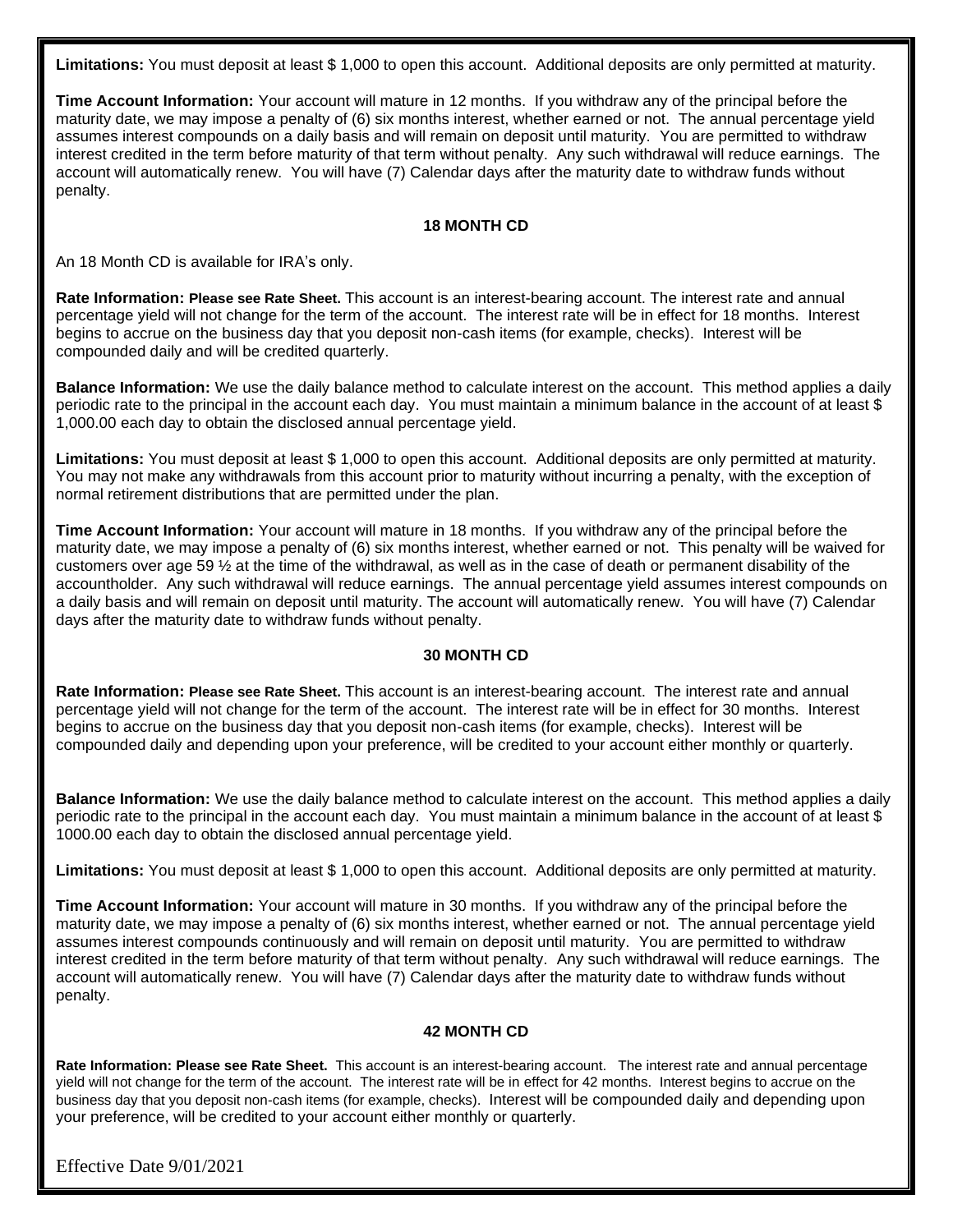**Balance Information:** We use the daily balance method to calculate interest on the account. This method applies a daily periodic rate to the principal in the account each day. You must maintain a minimum balance in the account of at least \$1000.00 each day to obtain the disclosed annual percentage yield.

**Limitations:** You must deposit at least \$ 1,000 to open this account. Additional deposits are only permitted at maturity.

**Time Account Information:** Your account will mature in 42 months. If you withdraw any of the principal before the maturity date, we may impose a penalty of (6) six months interest, whether earned or not. The annual percentage yield assumes interest compounds continuously and will remain on deposit until maturity. You are permitted to withdraw interest credited in the term before maturity of that term without penalty. Any such withdrawal will reduce earnings. The account will automatically renew. You will have (7) Calendar days after the maturity date to withdraw funds without penalty.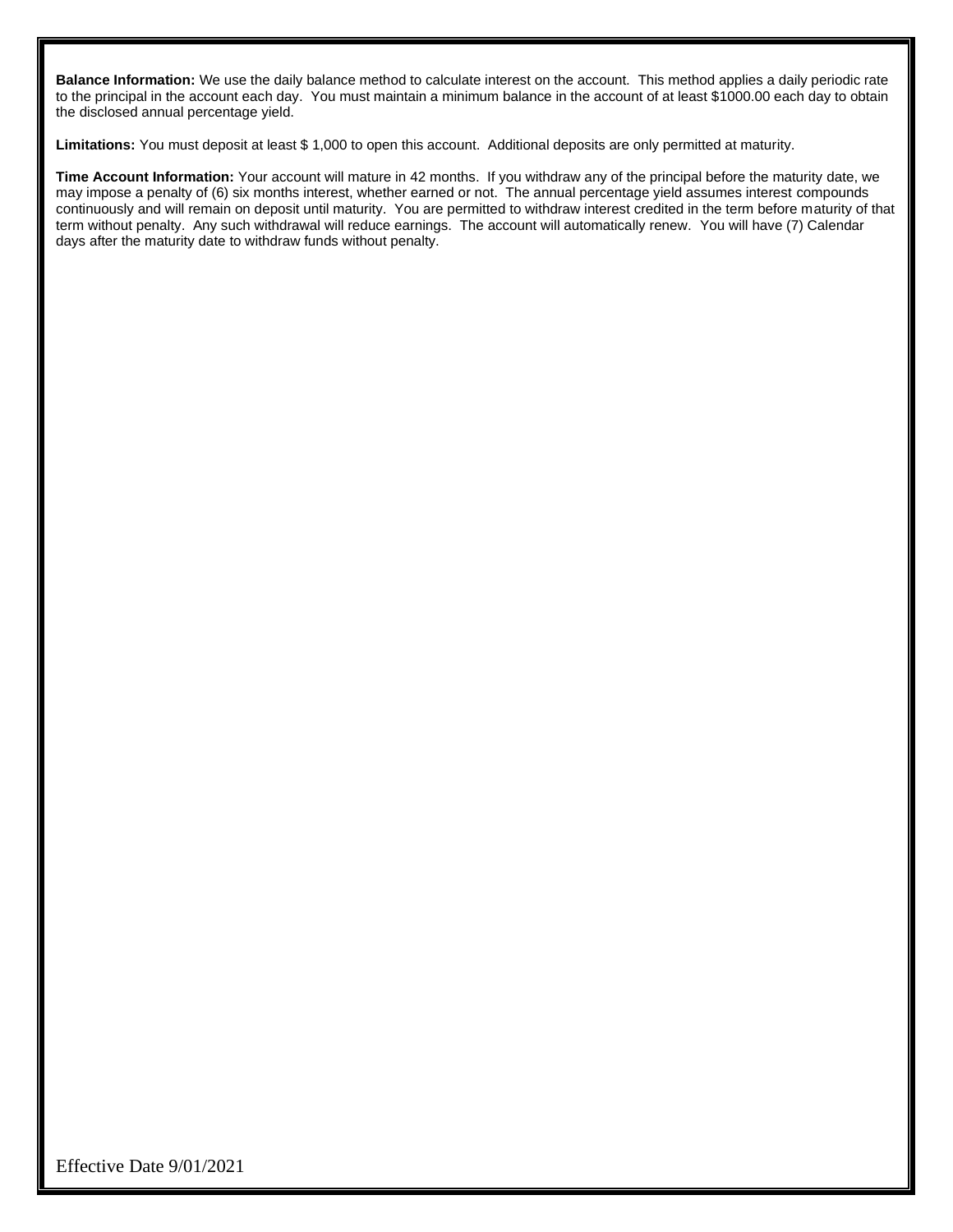## **Schedule of Service Charges**

## **The following fees apply to all deposit accounts unless specified elsewhere in this disclosure:**

| Returned Item Fee: 2 <sup>nd</sup> Party Checks:<br>Returned Item Fee: 1 <sup>st</sup> Party Checks:<br><b>Returned Item Fee: Uncollected Funds</b><br>Copy of a check<br><b>Outgoing Domestic Wire Transfers:</b><br>Early Account Closure Fee (within 90 days)<br>Deposited Check Returned Unpaid<br><b>ACH or Electronic Return Fee**</b><br><b>Certified Check</b><br>Stop Payment (All Items)<br>Debit Card Replacement | \$20.00 per returned item<br>\$20.00 per returned item<br>\$20.00 per occurrence<br>$$3.00$ per copy<br>\$10.00 per wire<br>\$20.00<br>\$10.00<br>\$20.00<br>\$5.00<br>\$15.00<br>\$10.00 |
|------------------------------------------------------------------------------------------------------------------------------------------------------------------------------------------------------------------------------------------------------------------------------------------------------------------------------------------------------------------------------------------------------------------------------|-------------------------------------------------------------------------------------------------------------------------------------------------------------------------------------------|
| Minimum amount of Withdrawal                                                                                                                                                                                                                                                                                                                                                                                                 |                                                                                                                                                                                           |
| by Bank Check on all accounts                                                                                                                                                                                                                                                                                                                                                                                                | \$250.00                                                                                                                                                                                  |
| <b>Account Activity Printout</b>                                                                                                                                                                                                                                                                                                                                                                                             | \$5.00                                                                                                                                                                                    |
| <b>Duplicate or Special Statement</b>                                                                                                                                                                                                                                                                                                                                                                                        | \$<br>5.00 per page                                                                                                                                                                       |
| Foreign Check Collection Fee                                                                                                                                                                                                                                                                                                                                                                                                 | \$20.00                                                                                                                                                                                   |
| <b>Account Research</b>                                                                                                                                                                                                                                                                                                                                                                                                      | \$20.00 per hour                                                                                                                                                                          |
| Levy Fees                                                                                                                                                                                                                                                                                                                                                                                                                    | \$25.00                                                                                                                                                                                   |
| Excess Transaction Fee (M/M, Passbook & Statement Savings)                                                                                                                                                                                                                                                                                                                                                                   | \$10.00                                                                                                                                                                                   |
| Protest Fee for checks drawn on us                                                                                                                                                                                                                                                                                                                                                                                           | \$5.00                                                                                                                                                                                    |
| Protest Fee for checks not drawn on us                                                                                                                                                                                                                                                                                                                                                                                       | \$15.00                                                                                                                                                                                   |
| Holiday Club early closeout                                                                                                                                                                                                                                                                                                                                                                                                  | \$<br>5.00                                                                                                                                                                                |
| Money Order fee for Customers                                                                                                                                                                                                                                                                                                                                                                                                | \$<br>1.50                                                                                                                                                                                |
| Money Order fee for Non-Customers                                                                                                                                                                                                                                                                                                                                                                                            | \$<br>3.00                                                                                                                                                                                |
| Bond Coupons per envelope                                                                                                                                                                                                                                                                                                                                                                                                    | \$<br>4.00                                                                                                                                                                                |
| Over the Counter Checks                                                                                                                                                                                                                                                                                                                                                                                                      | \$<br>1.00 per page                                                                                                                                                                       |
| Loose Coin Counted for Depositors<br>2.5% per \$100 of coin (\$5.00 Minimum Charge)                                                                                                                                                                                                                                                                                                                                          | 5.00<br>\$                                                                                                                                                                                |
| Non-Customer Check Cashing of                                                                                                                                                                                                                                                                                                                                                                                                |                                                                                                                                                                                           |
| Checks drawn on us                                                                                                                                                                                                                                                                                                                                                                                                           | \$15.00 per item                                                                                                                                                                          |
| Inactivity fee (I year without activity):                                                                                                                                                                                                                                                                                                                                                                                    | \$5.00                                                                                                                                                                                    |
| <b>Returned Mail via USPS</b>                                                                                                                                                                                                                                                                                                                                                                                                | 5.00 per statement                                                                                                                                                                        |
|                                                                                                                                                                                                                                                                                                                                                                                                                              |                                                                                                                                                                                           |

## *COMMERCIAL CHECKING FEES*

| Monthly Maintenance Charge                    | \$ | 7.00    |
|-----------------------------------------------|----|---------|
| Per Check Deposited                           | S  | .10     |
| Per Each Deposit Ticket                       | \$ | .25     |
| Per Each Check Paid                           | \$ | .15     |
| Per Each ACH Credit                           | \$ | .25     |
| Per Each ACH Debit                            | \$ | .25     |
| The monthly average collected balance may     |    |         |
| earn an "Earnings Allowance" which may be     |    |         |
| applied against the monthly service fees. The |    |         |
| "Earnings Allowance Rate" is a variable rate  |    |         |
| established by the bank on a monthly basis.   |    |         |
| Insufficient Funds**                          |    | \$25.00 |
| Overdraft for each Debit or Check Paid**      |    | \$25.00 |
| ACH or Electronic Return Fee**                |    | \$25.00 |
| Deposited Check Returned Unpaid               |    | \$17.00 |
|                                               |    |         |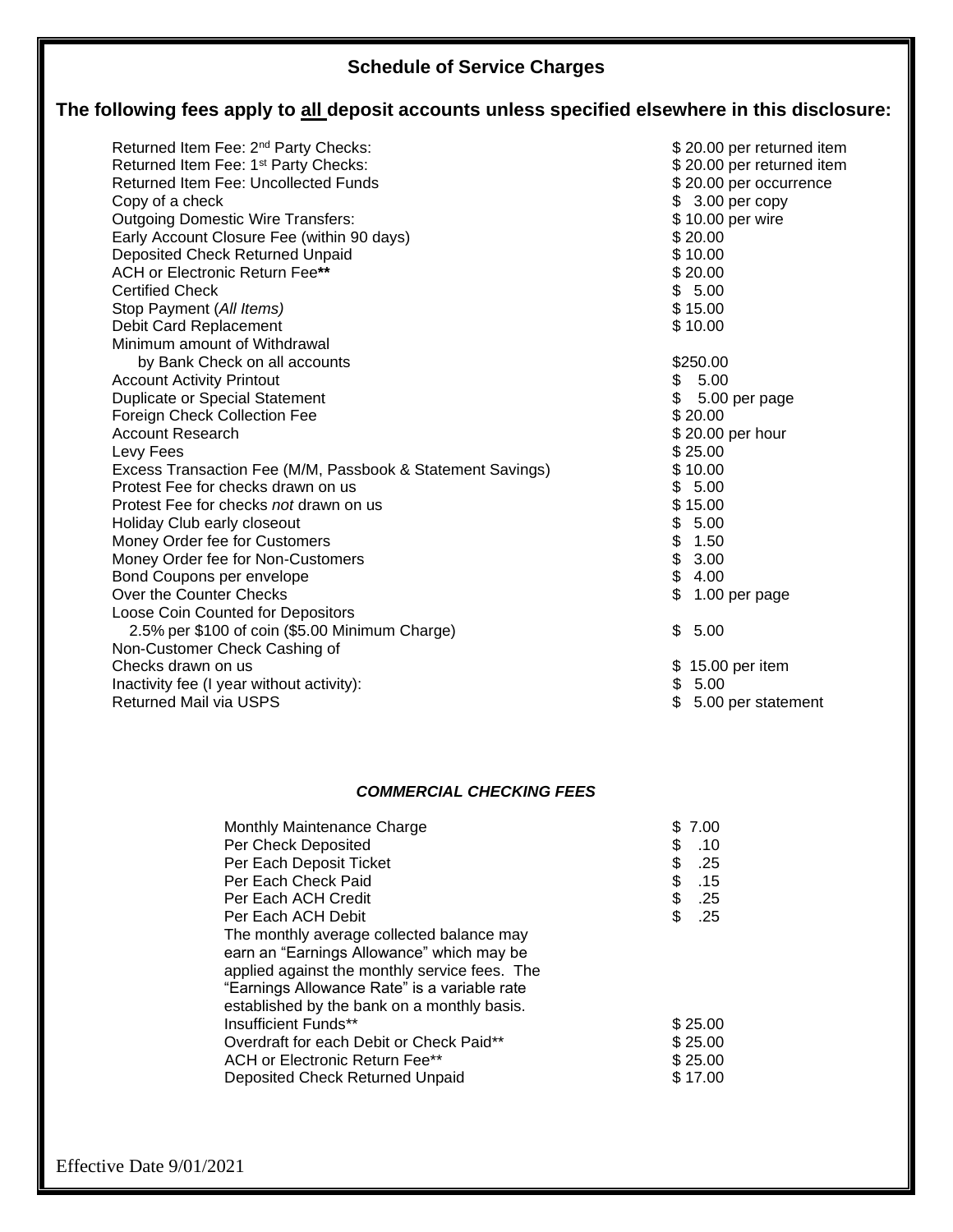|                                                                                                                                                                                            |                                                                                                                                                                                                                                                                                                                                                                                                                            | <b>FIRST FEDERAL SAVINGS</b><br><b>OF MIDDLETOWN</b> | Rev: 01/2011   |
|--------------------------------------------------------------------------------------------------------------------------------------------------------------------------------------------|----------------------------------------------------------------------------------------------------------------------------------------------------------------------------------------------------------------------------------------------------------------------------------------------------------------------------------------------------------------------------------------------------------------------------|------------------------------------------------------|----------------|
| <b>FACTS</b>                                                                                                                                                                               | <b>WHAT DOES FIRST FEDERAL SAVINGS OF MIDDLETOWN</b><br><b>DO WITH YOUR PERSONAL INFORMATION?</b>                                                                                                                                                                                                                                                                                                                          |                                                      |                |
| Why?                                                                                                                                                                                       | Financial companies choose how they share your personal information. Federal law gives<br>consumers the right to limit some, but not all sharing. Federal law also requires us to tell you how<br>we collect, share, and protect your personal information. Please read this notice carefully to<br>understand what we do.                                                                                                 |                                                      |                |
| <b>What?</b>                                                                                                                                                                               | The types of personal information we collect and share depend on the product or service you<br>have with us. This information can include:<br>Social Security number and Account Balances<br>п<br>Payment History and Checking Account Information<br>п<br>Transaction History and account transactions<br>ш<br>When you are no longer our customer, we continue to share your information as described in this<br>notice. |                                                      |                |
| How?                                                                                                                                                                                       | All financial companies need to share customers' personal information to run their everyday<br>business. In the section below, we list the reasons financial companies can share their<br>customers' personal information; the reasons First Federal Savings of Middletown chooses to<br>share; and whether you can limit this sharing.                                                                                    |                                                      |                |
| <b>Does First Federal Savings</b><br>Reasons we can share your personal information<br>Can you limit this sharing?<br>of Middletown share?                                                 |                                                                                                                                                                                                                                                                                                                                                                                                                            |                                                      |                |
| For our everyday business purposes-<br>such as to process your transactions, maintain<br>your account(s), respond to court orders and legal<br>investigations, or report to credit bureaus |                                                                                                                                                                                                                                                                                                                                                                                                                            | <b>Yes</b>                                           | <b>No</b>      |
| For our marketing purposes-<br>to offer our products and services to you                                                                                                                   |                                                                                                                                                                                                                                                                                                                                                                                                                            | No                                                   | We don't share |
| For joint marketing with other financial companies                                                                                                                                         |                                                                                                                                                                                                                                                                                                                                                                                                                            | <b>No</b>                                            | We don't share |
| For our affiliates' everyday business purposes-<br>information about your transactions and experiences                                                                                     |                                                                                                                                                                                                                                                                                                                                                                                                                            | <b>No</b>                                            | We don't share |
| For our affiliates' everyday business purposes-<br>information about your creditworthiness                                                                                                 |                                                                                                                                                                                                                                                                                                                                                                                                                            | <b>No</b>                                            | We don't share |
| For our affiliates to market to you                                                                                                                                                        |                                                                                                                                                                                                                                                                                                                                                                                                                            | <b>No</b>                                            | We don't share |
| For non-affiliates to market to you<br>We don't share<br><b>No</b>                                                                                                                         |                                                                                                                                                                                                                                                                                                                                                                                                                            |                                                      |                |